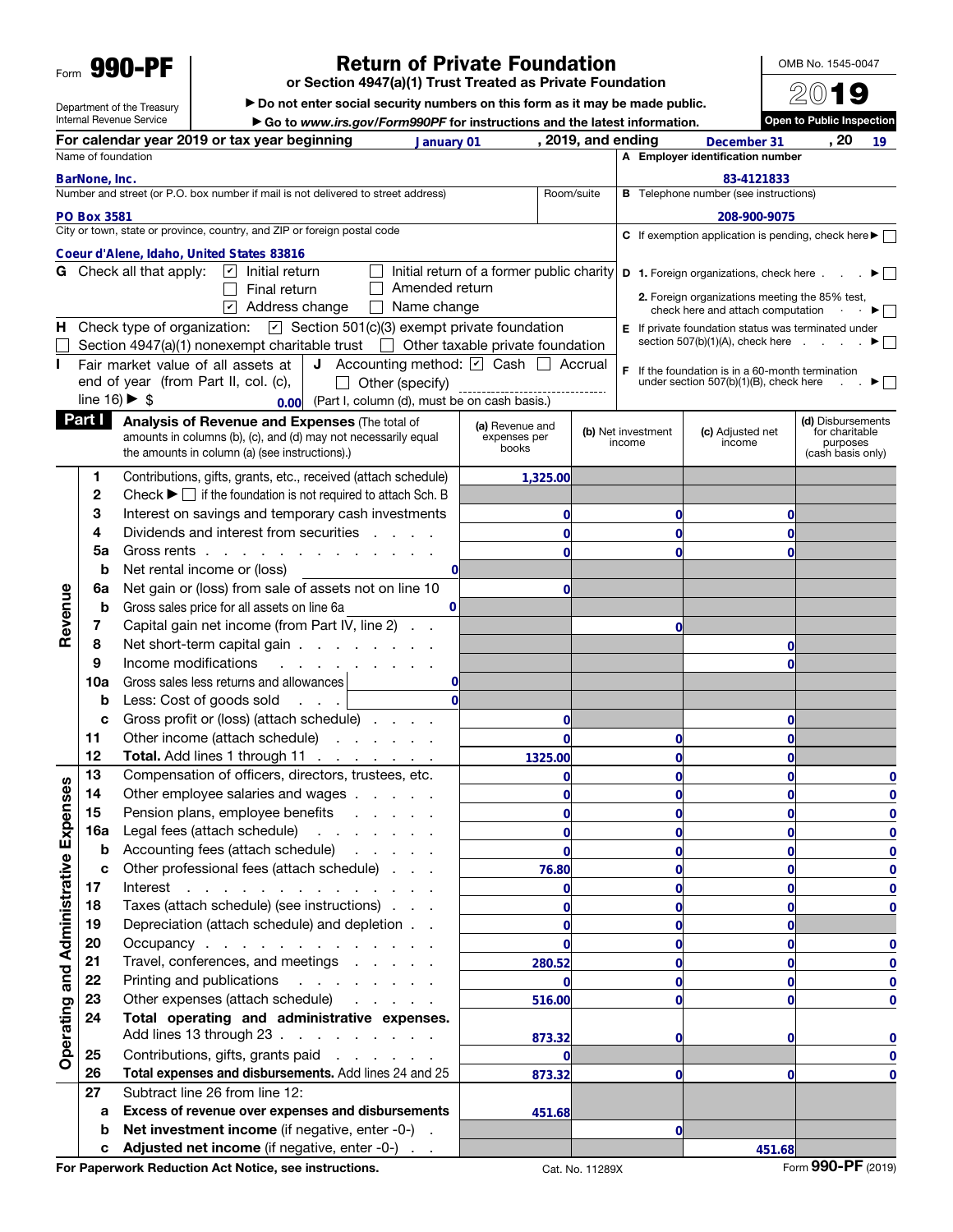|                             |              | Form 990-PF (2019)                                                                                                          |                   |                | Page 2                |
|-----------------------------|--------------|-----------------------------------------------------------------------------------------------------------------------------|-------------------|----------------|-----------------------|
|                             | Part II      | <b>Balance Sheets</b> Attached schedules and amounts in the description column                                              | Beginning of year | End of year    |                       |
|                             |              | should be for end-of-year amounts only. (See instructions.)                                                                 | (a) Book Value    | (b) Book Value | (c) Fair Market Value |
|                             | 1            | Cash-non-interest-bearing<br>and a straight and a straight                                                                  | 0                 | 451.68         | 451.68                |
|                             | $\mathbf{2}$ | Savings and temporary cash investments                                                                                      | $\bf{0}$          | O              |                       |
|                             | 3            | Accounts receivable ▶                                                                                                       |                   |                |                       |
|                             |              | Less: allowance for doubtful accounts ▶<br>------------------------                                                         | $\mathbf 0$       | 0              |                       |
|                             | 4            | Pledges receivable ▶                                                                                                        |                   |                |                       |
|                             |              | Less: allowance for doubtful accounts ▶<br>_________________________                                                        | $\mathbf 0$       | 0              | 0                     |
|                             | 5            | Grants receivable                                                                                                           | $\mathbf 0$       | 500            | 500                   |
|                             | 6            | Receivables due from officers, directors, trustees, and other                                                               |                   |                |                       |
|                             |              | disqualified persons (attach schedule) (see instructions)                                                                   | 0                 | 815.00         | 815.00                |
|                             | 7            | Other notes and loans receivable (attach schedule) > ___________________________<br><b>10</b>                               |                   |                |                       |
|                             |              | Less: allowance for doubtful accounts $\blacktriangleright$                                                                 | $\mathbf 0$       |                |                       |
|                             | 8            | Inventories for sale or use                                                                                                 | $\mathbf 0$       | 0              |                       |
| Assets                      | 9            | Prepaid expenses and deferred charges                                                                                       | $\mathbf 0$       | 0              | 0                     |
|                             | 10a          | Investments-U.S. and state government obligations (attach schedule)                                                         | $\mathbf 0$       | 0              | 0                     |
|                             | b            | Investments-corporate stock (attach schedule)                                                                               | $\mathbf 0$       | 0              | o                     |
|                             | c            | Investments-corporate bonds (attach schedule)                                                                               | $\bf{0}$          | O              | 0                     |
|                             | 11           | Investments-land, buildings, and equipment: basis $\blacktriangleright$ _______________________                             |                   |                |                       |
|                             |              | Less: accumulated depreciation (attach schedule) > _____________________________                                            | $\mathbf 0$       | 0              |                       |
|                             | 12           | Investments-mortgage loans                                                                                                  | $\mathbf 0$       | 0              |                       |
|                             | 13           | Investments-other (attach schedule)                                                                                         | $\mathbf 0$       | 0              | 0                     |
|                             | 14           | Land, buildings, and equipment: basis $\blacktriangleright$<br>$\mathbf 0$                                                  |                   |                |                       |
|                             |              | Less: accumulated depreciation (attach schedule) > ______________                                                           | $\mathbf 0$       |                |                       |
|                             | 15           | Other assets (describe $\blacktriangleright$ 0                                                                              | $\bf{0}$          | O              |                       |
|                             | 16           | Total assets (to be completed by all filers-see the                                                                         |                   |                |                       |
|                             |              | instructions. Also, see page 1, item I)                                                                                     | $\mathbf{0}$      | 1766.68        | 1766.68               |
|                             | 17           | Accounts payable and accrued expenses                                                                                       | $\mathbf 0$       | 873.32         |                       |
|                             | 18           | Grants payable                                                                                                              | $\mathbf 0$       |                |                       |
|                             | 19           | Deferred revenue                                                                                                            | $\bf{0}$          |                |                       |
|                             | 20           | Loans from officers, directors, trustees, and other disqualified persons                                                    | $\mathbf 0$       | O              |                       |
| Liabilities                 | 21           | Mortgages and other notes payable (attach schedule)                                                                         | $\mathbf 0$       |                |                       |
|                             | 22           | Other liabilities (describe $\blacktriangleright$ 0                                                                         | $\mathbf{0}$      |                |                       |
|                             | 23           | Total liabilities (add lines 17 through 22)                                                                                 | $\bf{0}$          | 873.32         |                       |
|                             |              | Foundations that follow FASB ASC 958, check here ▶ □                                                                        |                   |                |                       |
|                             |              | and complete lines 24, 25, 29, and 30.                                                                                      |                   |                |                       |
|                             | 24           | Net assets without donor restrictions                                                                                       |                   |                |                       |
|                             | 25           | Net assets with donor restrictions                                                                                          |                   |                |                       |
| Net Assets or Fund Balances |              | Foundations that do not follow FASB ASC 958, check here ▶ □                                                                 |                   |                |                       |
|                             |              | and complete lines 26 through 30.                                                                                           |                   |                |                       |
|                             | 26           | Capital stock, trust principal, or current funds                                                                            |                   |                |                       |
|                             | 27           | Paid-in or capital surplus, or land, bldg., and equipment fund                                                              |                   |                |                       |
|                             | 28           | Retained earnings, accumulated income, endowment, or other funds                                                            |                   |                |                       |
|                             | 29           | Total net assets or fund balances (see instructions)                                                                        |                   | 893.36         |                       |
|                             | 30           | Total liabilities and net assets/fund balances (see                                                                         |                   |                |                       |
|                             |              | $instructions)$ .                                                                                                           |                   |                |                       |
|                             | Part III     | Analysis of Changes in Net Assets or Fund Balances                                                                          |                   |                |                       |
|                             |              | 1 Total net assets or fund balances at beginning of year-Part II, column (a), line 29 (must agree with                      |                   |                |                       |
|                             |              |                                                                                                                             |                   | 1              | 0                     |
|                             |              | 2 Enter amount from Part I, line 27a<br>and the contract of the contract of the contract of the contract of the contract of |                   | $\mathbf{2}$   | 451.68                |
| 3                           |              | Other increases not included in line 2 (itemize) $\triangleright$ 0                                                         |                   | 3              | 0                     |
| 4                           |              |                                                                                                                             |                   | 4              | 451.68                |
| 5                           |              | Decreases not included in line 2 (itemize) $\triangleright$ 0                                                               |                   | 5              | 0                     |
|                             |              |                                                                                                                             |                   | 6              | 451.68                |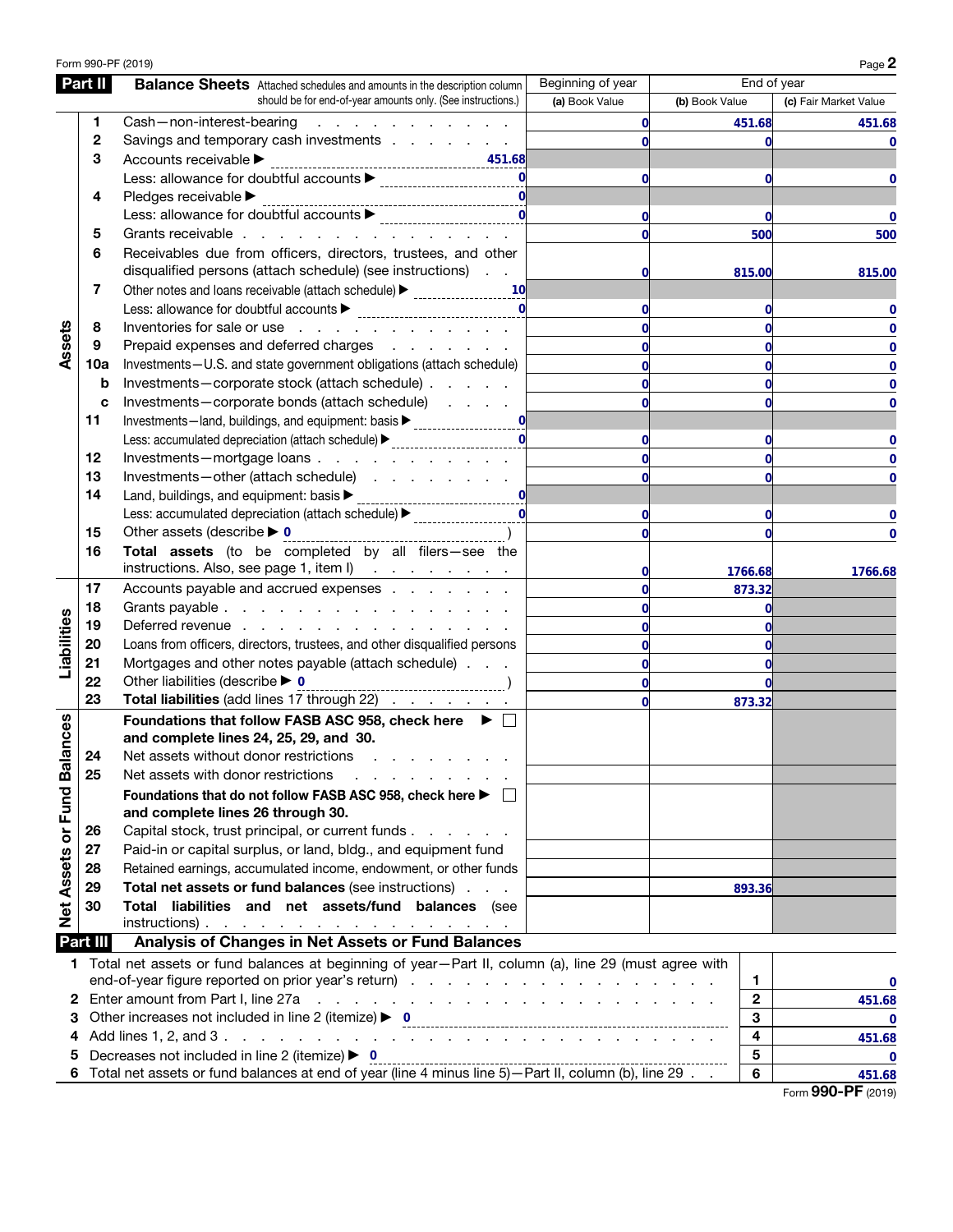| Part IV               | Form 990-PF (2019)                                            | <b>Capital Gains and Losses for Tax on Investment Income</b>                                                                                                                                                                                                                                                               |                                                                                 |                                                 |                                      | Page $3$                                                         |
|-----------------------|---------------------------------------------------------------|----------------------------------------------------------------------------------------------------------------------------------------------------------------------------------------------------------------------------------------------------------------------------------------------------------------------------|---------------------------------------------------------------------------------|-------------------------------------------------|--------------------------------------|------------------------------------------------------------------|
|                       |                                                               | (a) List and describe the kind(s) of property sold (for example, real estate,<br>2-story brick warehouse; or common stock, 200 shs. MLC Co.)                                                                                                                                                                               |                                                                                 | (b) How acquired<br>P-Purchase<br>D-Donation    | (c) Date acquired<br>(mo., day, yr.) | (d) Date sold<br>(mo., day, yr.)                                 |
| 1a                    |                                                               |                                                                                                                                                                                                                                                                                                                            |                                                                                 |                                                 |                                      |                                                                  |
| $\mathbf b$           |                                                               |                                                                                                                                                                                                                                                                                                                            |                                                                                 |                                                 |                                      |                                                                  |
| c                     |                                                               |                                                                                                                                                                                                                                                                                                                            |                                                                                 |                                                 |                                      |                                                                  |
| d                     |                                                               |                                                                                                                                                                                                                                                                                                                            |                                                                                 |                                                 |                                      |                                                                  |
| е                     |                                                               |                                                                                                                                                                                                                                                                                                                            |                                                                                 |                                                 |                                      |                                                                  |
|                       | (e) Gross sales price                                         | (f) Depreciation allowed<br>(or allowable)                                                                                                                                                                                                                                                                                 |                                                                                 | (g) Cost or other basis<br>plus expense of sale |                                      | (h) Gain or (loss)<br>$((e)$ plus $(f)$ minus $(g)$ )            |
| а                     |                                                               |                                                                                                                                                                                                                                                                                                                            |                                                                                 |                                                 |                                      |                                                                  |
| b                     |                                                               |                                                                                                                                                                                                                                                                                                                            |                                                                                 |                                                 |                                      |                                                                  |
| c                     |                                                               |                                                                                                                                                                                                                                                                                                                            |                                                                                 |                                                 |                                      |                                                                  |
| d                     |                                                               |                                                                                                                                                                                                                                                                                                                            |                                                                                 |                                                 |                                      |                                                                  |
| е                     |                                                               |                                                                                                                                                                                                                                                                                                                            |                                                                                 |                                                 |                                      |                                                                  |
|                       |                                                               | Complete only for assets showing gain in column (h) and owned by the foundation on 12/31/69.                                                                                                                                                                                                                               |                                                                                 |                                                 |                                      | (I) Gains (Col. (h) gain minus                                   |
|                       | (i) FMV as of $12/31/69$                                      | (i) Adjusted basis<br>as of 12/31/69                                                                                                                                                                                                                                                                                       |                                                                                 | (k) Excess of col. (i)<br>over col. (j), if any |                                      | col. (k), but not less than $-0$ -) or<br>Losses (from col. (h)) |
| а                     |                                                               |                                                                                                                                                                                                                                                                                                                            |                                                                                 |                                                 |                                      |                                                                  |
| b                     |                                                               |                                                                                                                                                                                                                                                                                                                            |                                                                                 |                                                 |                                      |                                                                  |
| c                     |                                                               |                                                                                                                                                                                                                                                                                                                            |                                                                                 |                                                 |                                      |                                                                  |
| d                     |                                                               |                                                                                                                                                                                                                                                                                                                            |                                                                                 |                                                 |                                      |                                                                  |
| е                     |                                                               |                                                                                                                                                                                                                                                                                                                            |                                                                                 |                                                 |                                      |                                                                  |
| 2                     | Capital gain net income or (net capital loss)                 |                                                                                                                                                                                                                                                                                                                            | If gain, also enter in Part I, line 7<br>If (loss), enter -0- in Part I, line 7 |                                                 | $\mathbf{2}$                         |                                                                  |
| З                     |                                                               | Net short-term capital gain or (loss) as defined in sections 1222(5) and (6):<br>If gain, also enter in Part I, line 8, column (c). See instructions. If (loss), enter -0- in                                                                                                                                              |                                                                                 |                                                 |                                      |                                                                  |
|                       | Part I, line 8                                                | and a second contract of the contract of the contract of the contract of                                                                                                                                                                                                                                                   |                                                                                 |                                                 | 3                                    |                                                                  |
|                       | <b>Part V</b>                                                 | Qualification Under Section 4940(e) for Reduced Tax on Net Investment Income                                                                                                                                                                                                                                               |                                                                                 |                                                 |                                      |                                                                  |
| 1                     | If section 4940(d)(2) applies, leave this part blank.         | Was the foundation liable for the section 4942 tax on the distributable amount of any year in the base period?<br>If "Yes," the foundation doesn't qualify under section 4940(e). Do not complete this part.<br>Enter the appropriate amount in each column for each year; see the instructions before making any entries. |                                                                                 |                                                 |                                      | Yes $ v $ No                                                     |
|                       | (a)                                                           |                                                                                                                                                                                                                                                                                                                            |                                                                                 |                                                 |                                      | (d)                                                              |
|                       | Base period years<br>Calendar year (or tax year beginning in) | <b>(c)</b><br>Adjusted qualifying distributions<br>Net value of noncharitable-use assets                                                                                                                                                                                                                                   |                                                                                 |                                                 |                                      | Distribution ratio<br>(col. (b) divided by col. (c))             |
|                       | 2018                                                          |                                                                                                                                                                                                                                                                                                                            |                                                                                 |                                                 |                                      |                                                                  |
|                       | 2017                                                          |                                                                                                                                                                                                                                                                                                                            |                                                                                 |                                                 |                                      |                                                                  |
|                       | 2016                                                          |                                                                                                                                                                                                                                                                                                                            |                                                                                 |                                                 |                                      |                                                                  |
|                       | 2015                                                          |                                                                                                                                                                                                                                                                                                                            |                                                                                 |                                                 |                                      |                                                                  |
|                       | 2014                                                          |                                                                                                                                                                                                                                                                                                                            |                                                                                 |                                                 |                                      |                                                                  |
|                       |                                                               |                                                                                                                                                                                                                                                                                                                            |                                                                                 |                                                 |                                      |                                                                  |
| 2                     | <b>Total</b> of line 1, column (d)                            |                                                                                                                                                                                                                                                                                                                            |                                                                                 |                                                 | $\overline{2}$                       |                                                                  |
| 3                     |                                                               | Average distribution ratio for the 5-year base period—divide the total on line 2 by 5.0, or by                                                                                                                                                                                                                             |                                                                                 |                                                 |                                      |                                                                  |
|                       |                                                               | the number of years the foundation has been in existence if less than 5 years                                                                                                                                                                                                                                              |                                                                                 |                                                 | 3                                    |                                                                  |
|                       |                                                               |                                                                                                                                                                                                                                                                                                                            |                                                                                 |                                                 |                                      |                                                                  |
|                       |                                                               | Enter the net value of noncharitable-use assets for 2019 from Part X, line 5                                                                                                                                                                                                                                               |                                                                                 |                                                 | 4                                    |                                                                  |
|                       | Multiply line 4 by line 3                                     | the contract of the contract of the contract of the contract of the contract of                                                                                                                                                                                                                                            |                                                                                 |                                                 | 5                                    |                                                                  |
|                       |                                                               | Enter 1% of net investment income (1% of Part I, line 27b)                                                                                                                                                                                                                                                                 |                                                                                 |                                                 | 6                                    |                                                                  |
|                       | Add lines 5 and 6                                             | de la caractería de la caractería de la caractería                                                                                                                                                                                                                                                                         |                                                                                 |                                                 | 7                                    |                                                                  |
| 4<br>5<br>6<br>7<br>8 |                                                               |                                                                                                                                                                                                                                                                                                                            |                                                                                 |                                                 | 8                                    |                                                                  |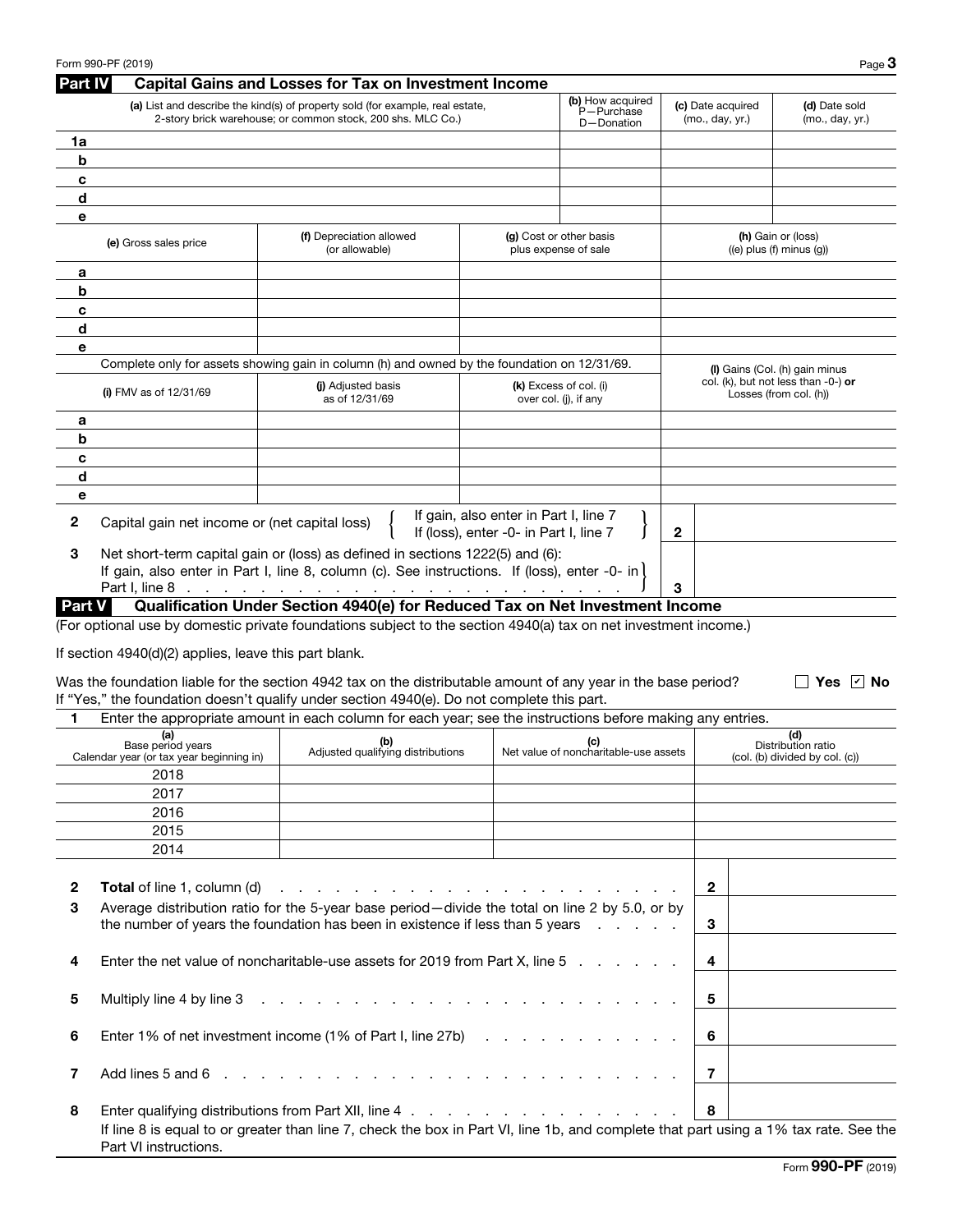|                   | Form 990-PF (2019)                                                                                                                                                                                                                 |                          |              | Page 4 |  |  |  |  |
|-------------------|------------------------------------------------------------------------------------------------------------------------------------------------------------------------------------------------------------------------------------|--------------------------|--------------|--------|--|--|--|--|
| <b>Part VI</b>    | Excise Tax Based on Investment Income (Section 4940(a), 4940(b), 4940(e), or 4948–see instructions)                                                                                                                                |                          |              |        |  |  |  |  |
|                   | 1a Exempt operating foundations described in section $4940(d)(2)$ , check here $\blacktriangleright \Box$ and enter "N/A" on line 1.                                                                                               |                          |              |        |  |  |  |  |
|                   | Date of ruling or determination letter:<br>(attach copy of letter if necessary-see instructions)                                                                                                                                   |                          |              |        |  |  |  |  |
| b                 | Domestic foundations that meet the section 4940(e) requirements in Part V, check<br>1                                                                                                                                              |                          |              |        |  |  |  |  |
|                   | here $\blacktriangleright \Box$ and enter 1% of Part I, line 27b                                                                                                                                                                   |                          |              |        |  |  |  |  |
| c                 | All other domestic foundations enter 2% of line 27b. Exempt foreign organizations, enter 4% of                                                                                                                                     |                          |              |        |  |  |  |  |
|                   |                                                                                                                                                                                                                                    |                          |              |        |  |  |  |  |
| 2                 | Tax under section 511 (domestic section 4947(a)(1) trusts and taxable foundations only; others, enter -0-)<br>$\mathbf{2}$                                                                                                         |                          |              |        |  |  |  |  |
| 3                 | 3                                                                                                                                                                                                                                  |                          |              |        |  |  |  |  |
| 4                 | $\overline{\mathbf{4}}$<br>Subtitle A (income) tax (domestic section 4947(a)(1) trusts and taxable foundations only; others, enter -0-)                                                                                            |                          |              |        |  |  |  |  |
| 5                 | 5<br>Tax based on investment income. Subtract line 4 from line 3. If zero or less, enter -0-                                                                                                                                       |                          |              |        |  |  |  |  |
| 6                 | Credits/Payments:                                                                                                                                                                                                                  |                          |              |        |  |  |  |  |
| a                 | 2019 estimated tax payments and 2018 overpayment credited to 2019<br>6a                                                                                                                                                            |                          |              |        |  |  |  |  |
| b                 | 6b<br>Exempt foreign organizations-tax withheld at source                                                                                                                                                                          |                          |              |        |  |  |  |  |
| с                 | Tax paid with application for extension of time to file (Form 8868)<br>6c                                                                                                                                                          |                          |              |        |  |  |  |  |
| d                 | Backup withholding erroneously withheld<br>6d                                                                                                                                                                                      |                          |              |        |  |  |  |  |
| 7                 | Total credits and payments. Add lines 6a through 6d<br>7                                                                                                                                                                           |                          |              |        |  |  |  |  |
| 8                 | 8<br>Enter any <b>penalty</b> for underpayment of estimated tax. Check here $\Box$ if Form 2220 is attached                                                                                                                        |                          |              |        |  |  |  |  |
| 9                 | 9<br>Tax due. If the total of lines 5 and 8 is more than line 7, enter amount owed<br>and a state of the state                                                                                                                     |                          |              |        |  |  |  |  |
| 10                | <b>Overpayment.</b> If line 7 is more than the total of lines 5 and 8, enter the <b>amount overpaid</b><br>10                                                                                                                      |                          |              |        |  |  |  |  |
| 11                | 11<br>Enter the amount of line 10 to be: Credited to 2020 estimated tax ><br>Refunded                                                                                                                                              |                          |              |        |  |  |  |  |
| <b>Part VII-A</b> | <b>Statements Regarding Activities</b>                                                                                                                                                                                             |                          |              |        |  |  |  |  |
|                   | 1a During the tax year, did the foundation attempt to influence any national, state, or local legislation or did it                                                                                                                |                          | Yes          | No.    |  |  |  |  |
|                   |                                                                                                                                                                                                                                    | 1a                       | V            |        |  |  |  |  |
| b                 | Did it spend more than \$100 during the year (either directly or indirectly) for political purposes? See the<br>instructions for the definition<br>the contract of the contract of the contract of the contract of the contract of | 1b                       |              | V      |  |  |  |  |
|                   | If the answer is "Yes" to 1a or 1b, attach a detailed description of the activities and copies of any materials                                                                                                                    |                          |              |        |  |  |  |  |
|                   | published or distributed by the foundation in connection with the activities.                                                                                                                                                      |                          |              |        |  |  |  |  |
| C                 | Did the foundation file Form 1120-POL for this year?                                                                                                                                                                               | 1c                       |              | v      |  |  |  |  |
| d                 | Enter the amount (if any) of tax on political expenditures (section 4955) imposed during the year:                                                                                                                                 |                          |              |        |  |  |  |  |
|                   | (1) On the foundation. $\triangleright$ \$<br>0 (2) On foundation managers. $\triangleright$ \$<br>$\mathbf 0$                                                                                                                     |                          |              |        |  |  |  |  |
| е                 | Enter the reimbursement (if any) paid by the foundation during the year for political expenditure tax imposed                                                                                                                      |                          |              |        |  |  |  |  |
|                   | on foundation managers. $\triangleright$ \$<br>$\Omega$                                                                                                                                                                            |                          |              |        |  |  |  |  |
| 2                 | Has the foundation engaged in any activities that have not previously been reported to the IRS?                                                                                                                                    | $\mathbf{2}$             |              |        |  |  |  |  |
|                   | If "Yes," attach a detailed description of the activities.                                                                                                                                                                         |                          |              |        |  |  |  |  |
| з                 | Has the foundation made any changes, not previously reported to the IRS, in its governing instrument, articles<br>of incorporation, or bylaws, or other similar instruments? If "Yes," attach a conformed copy of the changes.     | 3                        | $\mathbf{v}$ |        |  |  |  |  |
| 4a                | Did the foundation have unrelated business gross income of \$1,000 or more during the year?                                                                                                                                        | 4a                       |              | V      |  |  |  |  |
| b                 | If "Yes," has it filed a tax return on Form 990-T for this year?                                                                                                                                                                   | 4 <sub>b</sub>           |              |        |  |  |  |  |
| 5                 | Was there a liquidation, termination, dissolution, or substantial contraction during the year?                                                                                                                                     | 5                        |              | V      |  |  |  |  |
|                   | If "Yes," attach the statement required by General Instruction T.                                                                                                                                                                  |                          |              |        |  |  |  |  |
| 6                 | Are the requirements of section 508(e) (relating to sections 4941 through 4945) satisfied either:                                                                                                                                  |                          |              |        |  |  |  |  |
|                   | • By language in the governing instrument, or                                                                                                                                                                                      |                          |              |        |  |  |  |  |
|                   | . By state legislation that effectively amends the governing instrument so that no mandatory directions that                                                                                                                       |                          |              |        |  |  |  |  |
|                   |                                                                                                                                                                                                                                    | 6                        |              |        |  |  |  |  |
| 7                 | Did the foundation have at least \$5,000 in assets at any time during the year? If "Yes," complete Part II, col. (c), and Part XV                                                                                                  | $\overline{7}$           |              | V      |  |  |  |  |
| 8a                | Enter the states to which the foundation reports or with which it is registered. See instructions.                                                                                                                                 |                          |              |        |  |  |  |  |
|                   | Idaho                                                                                                                                                                                                                              |                          |              |        |  |  |  |  |
| b                 | If the answer is "Yes" to line 7, has the foundation furnished a copy of Form 990-PF to the Attorney General                                                                                                                       |                          |              |        |  |  |  |  |
|                   | (or designate) of each state as required by General Instruction G? If "No," attach explanation                                                                                                                                     | 8b                       |              |        |  |  |  |  |
| 9                 | Is the foundation claiming status as a private operating foundation within the meaning of section 4942(j)(3) or                                                                                                                    |                          |              |        |  |  |  |  |
|                   | 4942(j)(5) for calendar year 2019 or the tax year beginning in 2019? See the instructions for Part XIV. If "Yes,"                                                                                                                  |                          |              |        |  |  |  |  |
|                   |                                                                                                                                                                                                                                    | 9                        |              | V      |  |  |  |  |
| 10                | Did any persons become substantial contributors during the tax year? If "Yes," attach a schedule listing their                                                                                                                     |                          |              | V      |  |  |  |  |
|                   |                                                                                                                                                                                                                                    | 10<br>Form 990-PF (2019) |              |        |  |  |  |  |
|                   |                                                                                                                                                                                                                                    |                          |              |        |  |  |  |  |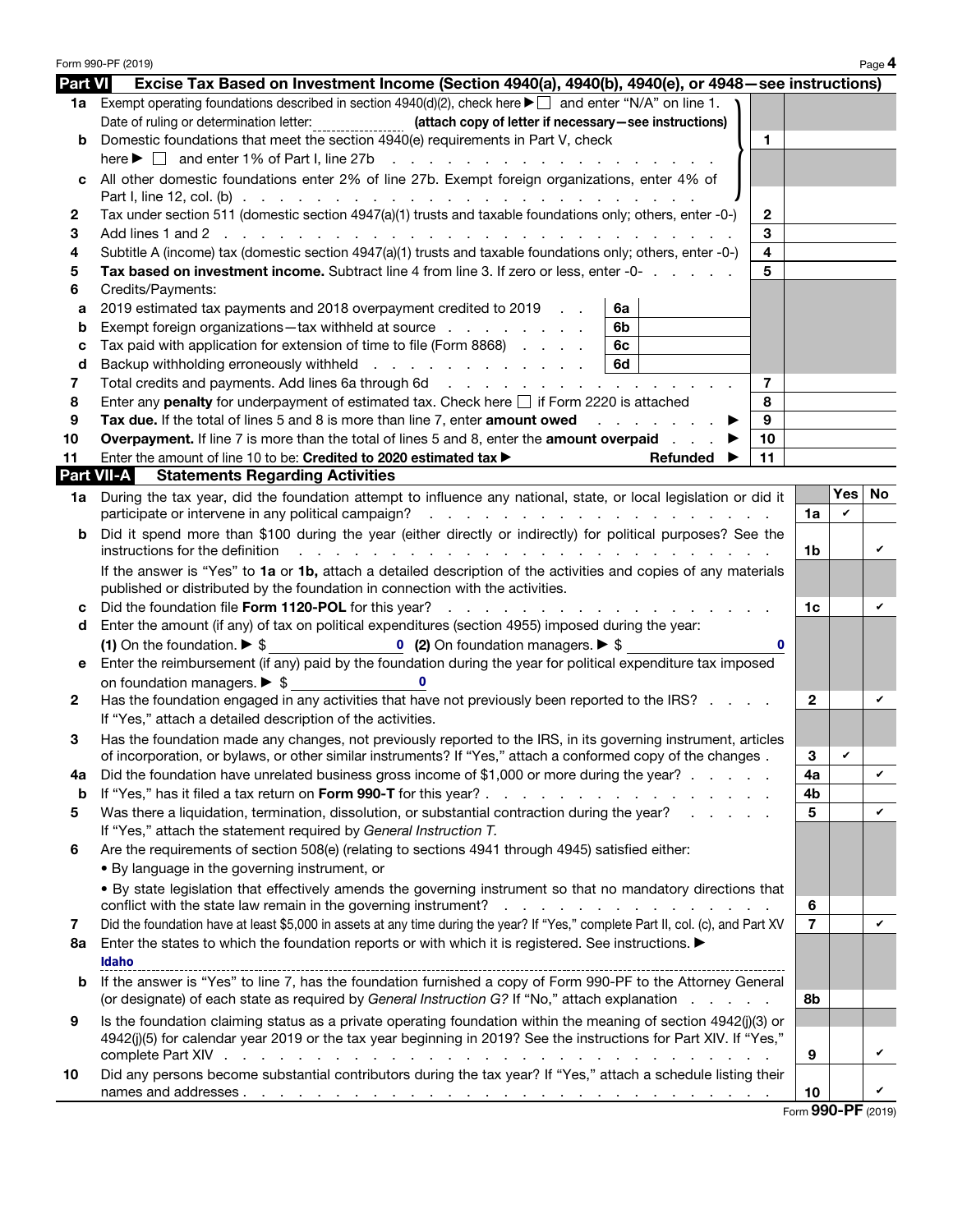| <b>Part VII-A</b><br>Yes<br>At any time during the year, did the foundation, directly or indirectly, own a controlled entity within the<br>11<br>meaning of section 512(b)(13)? If "Yes," attach schedule. See instructions<br>11<br>Did the foundation make a distribution to a donor advised fund over which the foundation or a disqualified<br>12<br>person had advisory privileges? If "Yes," attach statement. See instructions<br>12 <sub>2</sub><br>13<br>Did the foundation comply with the public inspection requirements for its annual returns and exemption application?<br>V<br>13<br>Website address > www.barnoneidaho.org/documents<br>The books are in care of ▶ David Lund<br>Telephone no. $\blacktriangleright$<br>2087970740<br>14<br>Located at ▶ 15224 N Sedona Street, Rathdrum, Idaho<br>$ZIP+4$<br>83858-8202<br>Section 4947(a)(1) nonexempt charitable trusts filing Form 990-PF in lieu of Form 1041 - check here<br>15<br>$\vert$ 15<br>Yes<br>At any time during calendar year 2019, did the foundation have an interest in or a signature or other authority<br>16<br>over a bank, securities, or other financial account in a foreign country?<br>16<br>See the instructions for exceptions and filing requirements for FinCEN Form 114. If "Yes," enter the name of<br>the foreign country ▶<br>Part VII-B<br><b>Statements Regarding Activities for Which Form 4720 May Be Required</b><br>File Form 4720 if any item is checked in the "Yes" column, unless an exception applies.<br>Yes<br>During the year, did the foundation (either directly or indirectly):<br>1a<br>(1) Engage in the sale or exchange, or leasing of property with a disqualified person?<br>│ Yes<br>$ v $ No<br>$\sim 100$ km s $^{-1}$<br>(2) Borrow money from, lend money to, or otherwise extend credit to (or accept it from) a<br>∣ ∣Yes<br>$ v $ No<br>$\boxed{v}$ No<br>(3) Furnish goods, services, or facilities to (or accept them from) a disqualified person? $\Box$ Tres<br>(4) Pay compensation to, or pay or reimburse the expenses of, a disqualified person?<br>$\boxed{v}$ No<br>│ Yes<br>(5) Transfer any income or assets to a disqualified person (or make any of either available for<br>$\Box$ Yes<br>$\vee$ No<br>(6) Agree to pay money or property to a government official? (Exception. Check "No" if the<br>foundation agreed to make a grant to or to employ the official for a period after<br>termination of government service, if terminating within 90 days.) $\ldots$ $\ldots$ $\ldots$ $\Box$ Yes<br>∣r∣ No<br>If any answer is "Yes" to $1a(1)$ -(6), did any of the acts fail to qualify under the exceptions described in<br>b<br>Regulations section 53.4941(d)-3 or in a current notice regarding disaster assistance? See instructions<br>$\mathbf{r}$<br>1b<br>Organizations relying on a current notice regarding disaster assistance, check here<br>▶☑<br>Did the foundation engage in a prior year in any of the acts described in 1a, other than excepted acts, that<br>c<br>were not corrected before the first day of the tax year beginning in 2019?<br>and the contract of the contract of<br>1c<br>Taxes on failure to distribute income (section 4942) (does not apply for years the foundation was a private<br>$\mathbf{2}$<br>operating foundation defined in section 4942(j)(3) or 4942(j)(5)):<br>At the end of tax year 2019, did the foundation have any undistributed income (Part XIII, lines<br>6d and 6e) for tax year(s) beginning before 2019?<br>and a series of the contract of the contract of the<br>│ │Yes │ I∕ │No<br>If "Yes," list the years $\blacktriangleright$<br>$20$ , $20$ , $20$ , $20$ , $20$<br><b>b</b> Are there any years listed in 2a for which the foundation is not applying the provisions of section $4942(a)(2)$<br>(relating to incorrect valuation of assets) to the year's undistributed income? (If applying section 4942(a)(2) to<br>2 <sub>b</sub><br>If the provisions of section $4942(a)(2)$ are being applied to any of the years listed in 2a, list the years here.<br>C<br>▶ 20 _____, 20 _____, 20 _____, 20<br>3a Did the foundation hold more than a 2% direct or indirect interest in any business enterprise<br>$\sqrt{ }$ No<br>∣ ∣Yes<br><b>b</b> If "Yes," did it have excess business holdings in 2019 as a result of (1) any purchase by the foundation or<br>disqualified persons after May 26, 1969; (2) the lapse of the 5-year period (or longer period approved by the<br>Commissioner under section 4943(c)(7)) to dispose of holdings acquired by gift or bequest; or (3) the lapse of<br>the 10-, 15-, or 20-year first phase holding period? (Use Form 4720, Schedule C, to determine if the<br>3b<br>Did the foundation invest during the year any amount in a manner that would jeopardize its charitable purposes?<br>4a<br>4a<br>Did the foundation make any investment in a prior year (but after December 31, 1969) that could jeopardize its<br>b<br>charitable purpose that had not been removed from jeopardy before the first day of the tax year beginning in 2019?<br>4b<br>Form 990-PF (2019) | Form 990-PF (2019)                                 |  | Page 5               |
|-------------------------------------------------------------------------------------------------------------------------------------------------------------------------------------------------------------------------------------------------------------------------------------------------------------------------------------------------------------------------------------------------------------------------------------------------------------------------------------------------------------------------------------------------------------------------------------------------------------------------------------------------------------------------------------------------------------------------------------------------------------------------------------------------------------------------------------------------------------------------------------------------------------------------------------------------------------------------------------------------------------------------------------------------------------------------------------------------------------------------------------------------------------------------------------------------------------------------------------------------------------------------------------------------------------------------------------------------------------------------------------------------------------------------------------------------------------------------------------------------------------------------------------------------------------------------------------------------------------------------------------------------------------------------------------------------------------------------------------------------------------------------------------------------------------------------------------------------------------------------------------------------------------------------------------------------------------------------------------------------------------------------------------------------------------------------------------------------------------------------------------------------------------------------------------------------------------------------------------------------------------------------------------------------------------------------------------------------------------------------------------------------------------------------------------------------------------------------------------------------------------------------------------------------------------------------------------------------------------------------------------------------------------------------------------------------------------------------------------------------------------------------------------------------------------------------------------------------------------------------------------------------------------------------------------------------------------------------------------------------------------------------------------------------------------------------------------------------------------------------------------------------------------------------------------------------------------------------------------------------------------------------------------------------------------------------------------------------------------------------------------------------------------------------------------------------------------------------------------------------------------------------------------------------------------------------------------------------------------------------------------------------------------------------------------------------------------------------------------------------------------------------------------------------------------------------------------------------------------------------------------------------------------------------------------------------------------------------------------------------------------------------------------------------------------------------------------------------------------------------------------------------------------------------------------------------------------------------------------------------------------------------------------------------------------------------------------------------------------------------------------------------------------------------------------------------------------------------------------------------------------------------------------------------------------------------------------------------------------------------------------------------------------------------------------------------------------------------------------------------------------------------------------------------------------------------------------------------------------------------------------------------------------------------------------------------------------------------------------------------------------------------------------------------------------------------------------------------------------------------------------------------------|----------------------------------------------------|--|----------------------|
|                                                                                                                                                                                                                                                                                                                                                                                                                                                                                                                                                                                                                                                                                                                                                                                                                                                                                                                                                                                                                                                                                                                                                                                                                                                                                                                                                                                                                                                                                                                                                                                                                                                                                                                                                                                                                                                                                                                                                                                                                                                                                                                                                                                                                                                                                                                                                                                                                                                                                                                                                                                                                                                                                                                                                                                                                                                                                                                                                                                                                                                                                                                                                                                                                                                                                                                                                                                                                                                                                                                                                                                                                                                                                                                                                                                                                                                                                                                                                                                                                                                                                                                                                                                                                                                                                                                                                                                                                                                                                                                                                                                                                                                                                                                                                                                                                                                                                                                                                                                                                                                                                                                                                       | <b>Statements Regarding Activities (continued)</b> |  |                      |
|                                                                                                                                                                                                                                                                                                                                                                                                                                                                                                                                                                                                                                                                                                                                                                                                                                                                                                                                                                                                                                                                                                                                                                                                                                                                                                                                                                                                                                                                                                                                                                                                                                                                                                                                                                                                                                                                                                                                                                                                                                                                                                                                                                                                                                                                                                                                                                                                                                                                                                                                                                                                                                                                                                                                                                                                                                                                                                                                                                                                                                                                                                                                                                                                                                                                                                                                                                                                                                                                                                                                                                                                                                                                                                                                                                                                                                                                                                                                                                                                                                                                                                                                                                                                                                                                                                                                                                                                                                                                                                                                                                                                                                                                                                                                                                                                                                                                                                                                                                                                                                                                                                                                                       |                                                    |  | No                   |
|                                                                                                                                                                                                                                                                                                                                                                                                                                                                                                                                                                                                                                                                                                                                                                                                                                                                                                                                                                                                                                                                                                                                                                                                                                                                                                                                                                                                                                                                                                                                                                                                                                                                                                                                                                                                                                                                                                                                                                                                                                                                                                                                                                                                                                                                                                                                                                                                                                                                                                                                                                                                                                                                                                                                                                                                                                                                                                                                                                                                                                                                                                                                                                                                                                                                                                                                                                                                                                                                                                                                                                                                                                                                                                                                                                                                                                                                                                                                                                                                                                                                                                                                                                                                                                                                                                                                                                                                                                                                                                                                                                                                                                                                                                                                                                                                                                                                                                                                                                                                                                                                                                                                                       |                                                    |  | V                    |
|                                                                                                                                                                                                                                                                                                                                                                                                                                                                                                                                                                                                                                                                                                                                                                                                                                                                                                                                                                                                                                                                                                                                                                                                                                                                                                                                                                                                                                                                                                                                                                                                                                                                                                                                                                                                                                                                                                                                                                                                                                                                                                                                                                                                                                                                                                                                                                                                                                                                                                                                                                                                                                                                                                                                                                                                                                                                                                                                                                                                                                                                                                                                                                                                                                                                                                                                                                                                                                                                                                                                                                                                                                                                                                                                                                                                                                                                                                                                                                                                                                                                                                                                                                                                                                                                                                                                                                                                                                                                                                                                                                                                                                                                                                                                                                                                                                                                                                                                                                                                                                                                                                                                                       |                                                    |  | V                    |
|                                                                                                                                                                                                                                                                                                                                                                                                                                                                                                                                                                                                                                                                                                                                                                                                                                                                                                                                                                                                                                                                                                                                                                                                                                                                                                                                                                                                                                                                                                                                                                                                                                                                                                                                                                                                                                                                                                                                                                                                                                                                                                                                                                                                                                                                                                                                                                                                                                                                                                                                                                                                                                                                                                                                                                                                                                                                                                                                                                                                                                                                                                                                                                                                                                                                                                                                                                                                                                                                                                                                                                                                                                                                                                                                                                                                                                                                                                                                                                                                                                                                                                                                                                                                                                                                                                                                                                                                                                                                                                                                                                                                                                                                                                                                                                                                                                                                                                                                                                                                                                                                                                                                                       |                                                    |  |                      |
|                                                                                                                                                                                                                                                                                                                                                                                                                                                                                                                                                                                                                                                                                                                                                                                                                                                                                                                                                                                                                                                                                                                                                                                                                                                                                                                                                                                                                                                                                                                                                                                                                                                                                                                                                                                                                                                                                                                                                                                                                                                                                                                                                                                                                                                                                                                                                                                                                                                                                                                                                                                                                                                                                                                                                                                                                                                                                                                                                                                                                                                                                                                                                                                                                                                                                                                                                                                                                                                                                                                                                                                                                                                                                                                                                                                                                                                                                                                                                                                                                                                                                                                                                                                                                                                                                                                                                                                                                                                                                                                                                                                                                                                                                                                                                                                                                                                                                                                                                                                                                                                                                                                                                       |                                                    |  |                      |
|                                                                                                                                                                                                                                                                                                                                                                                                                                                                                                                                                                                                                                                                                                                                                                                                                                                                                                                                                                                                                                                                                                                                                                                                                                                                                                                                                                                                                                                                                                                                                                                                                                                                                                                                                                                                                                                                                                                                                                                                                                                                                                                                                                                                                                                                                                                                                                                                                                                                                                                                                                                                                                                                                                                                                                                                                                                                                                                                                                                                                                                                                                                                                                                                                                                                                                                                                                                                                                                                                                                                                                                                                                                                                                                                                                                                                                                                                                                                                                                                                                                                                                                                                                                                                                                                                                                                                                                                                                                                                                                                                                                                                                                                                                                                                                                                                                                                                                                                                                                                                                                                                                                                                       |                                                    |  | $\blacktriangledown$ |
|                                                                                                                                                                                                                                                                                                                                                                                                                                                                                                                                                                                                                                                                                                                                                                                                                                                                                                                                                                                                                                                                                                                                                                                                                                                                                                                                                                                                                                                                                                                                                                                                                                                                                                                                                                                                                                                                                                                                                                                                                                                                                                                                                                                                                                                                                                                                                                                                                                                                                                                                                                                                                                                                                                                                                                                                                                                                                                                                                                                                                                                                                                                                                                                                                                                                                                                                                                                                                                                                                                                                                                                                                                                                                                                                                                                                                                                                                                                                                                                                                                                                                                                                                                                                                                                                                                                                                                                                                                                                                                                                                                                                                                                                                                                                                                                                                                                                                                                                                                                                                                                                                                                                                       |                                                    |  | No                   |
|                                                                                                                                                                                                                                                                                                                                                                                                                                                                                                                                                                                                                                                                                                                                                                                                                                                                                                                                                                                                                                                                                                                                                                                                                                                                                                                                                                                                                                                                                                                                                                                                                                                                                                                                                                                                                                                                                                                                                                                                                                                                                                                                                                                                                                                                                                                                                                                                                                                                                                                                                                                                                                                                                                                                                                                                                                                                                                                                                                                                                                                                                                                                                                                                                                                                                                                                                                                                                                                                                                                                                                                                                                                                                                                                                                                                                                                                                                                                                                                                                                                                                                                                                                                                                                                                                                                                                                                                                                                                                                                                                                                                                                                                                                                                                                                                                                                                                                                                                                                                                                                                                                                                                       |                                                    |  | $\checkmark$         |
|                                                                                                                                                                                                                                                                                                                                                                                                                                                                                                                                                                                                                                                                                                                                                                                                                                                                                                                                                                                                                                                                                                                                                                                                                                                                                                                                                                                                                                                                                                                                                                                                                                                                                                                                                                                                                                                                                                                                                                                                                                                                                                                                                                                                                                                                                                                                                                                                                                                                                                                                                                                                                                                                                                                                                                                                                                                                                                                                                                                                                                                                                                                                                                                                                                                                                                                                                                                                                                                                                                                                                                                                                                                                                                                                                                                                                                                                                                                                                                                                                                                                                                                                                                                                                                                                                                                                                                                                                                                                                                                                                                                                                                                                                                                                                                                                                                                                                                                                                                                                                                                                                                                                                       |                                                    |  |                      |
|                                                                                                                                                                                                                                                                                                                                                                                                                                                                                                                                                                                                                                                                                                                                                                                                                                                                                                                                                                                                                                                                                                                                                                                                                                                                                                                                                                                                                                                                                                                                                                                                                                                                                                                                                                                                                                                                                                                                                                                                                                                                                                                                                                                                                                                                                                                                                                                                                                                                                                                                                                                                                                                                                                                                                                                                                                                                                                                                                                                                                                                                                                                                                                                                                                                                                                                                                                                                                                                                                                                                                                                                                                                                                                                                                                                                                                                                                                                                                                                                                                                                                                                                                                                                                                                                                                                                                                                                                                                                                                                                                                                                                                                                                                                                                                                                                                                                                                                                                                                                                                                                                                                                                       |                                                    |  |                      |
|                                                                                                                                                                                                                                                                                                                                                                                                                                                                                                                                                                                                                                                                                                                                                                                                                                                                                                                                                                                                                                                                                                                                                                                                                                                                                                                                                                                                                                                                                                                                                                                                                                                                                                                                                                                                                                                                                                                                                                                                                                                                                                                                                                                                                                                                                                                                                                                                                                                                                                                                                                                                                                                                                                                                                                                                                                                                                                                                                                                                                                                                                                                                                                                                                                                                                                                                                                                                                                                                                                                                                                                                                                                                                                                                                                                                                                                                                                                                                                                                                                                                                                                                                                                                                                                                                                                                                                                                                                                                                                                                                                                                                                                                                                                                                                                                                                                                                                                                                                                                                                                                                                                                                       |                                                    |  | <b>No</b>            |
|                                                                                                                                                                                                                                                                                                                                                                                                                                                                                                                                                                                                                                                                                                                                                                                                                                                                                                                                                                                                                                                                                                                                                                                                                                                                                                                                                                                                                                                                                                                                                                                                                                                                                                                                                                                                                                                                                                                                                                                                                                                                                                                                                                                                                                                                                                                                                                                                                                                                                                                                                                                                                                                                                                                                                                                                                                                                                                                                                                                                                                                                                                                                                                                                                                                                                                                                                                                                                                                                                                                                                                                                                                                                                                                                                                                                                                                                                                                                                                                                                                                                                                                                                                                                                                                                                                                                                                                                                                                                                                                                                                                                                                                                                                                                                                                                                                                                                                                                                                                                                                                                                                                                                       |                                                    |  |                      |
|                                                                                                                                                                                                                                                                                                                                                                                                                                                                                                                                                                                                                                                                                                                                                                                                                                                                                                                                                                                                                                                                                                                                                                                                                                                                                                                                                                                                                                                                                                                                                                                                                                                                                                                                                                                                                                                                                                                                                                                                                                                                                                                                                                                                                                                                                                                                                                                                                                                                                                                                                                                                                                                                                                                                                                                                                                                                                                                                                                                                                                                                                                                                                                                                                                                                                                                                                                                                                                                                                                                                                                                                                                                                                                                                                                                                                                                                                                                                                                                                                                                                                                                                                                                                                                                                                                                                                                                                                                                                                                                                                                                                                                                                                                                                                                                                                                                                                                                                                                                                                                                                                                                                                       |                                                    |  |                      |
|                                                                                                                                                                                                                                                                                                                                                                                                                                                                                                                                                                                                                                                                                                                                                                                                                                                                                                                                                                                                                                                                                                                                                                                                                                                                                                                                                                                                                                                                                                                                                                                                                                                                                                                                                                                                                                                                                                                                                                                                                                                                                                                                                                                                                                                                                                                                                                                                                                                                                                                                                                                                                                                                                                                                                                                                                                                                                                                                                                                                                                                                                                                                                                                                                                                                                                                                                                                                                                                                                                                                                                                                                                                                                                                                                                                                                                                                                                                                                                                                                                                                                                                                                                                                                                                                                                                                                                                                                                                                                                                                                                                                                                                                                                                                                                                                                                                                                                                                                                                                                                                                                                                                                       |                                                    |  |                      |
|                                                                                                                                                                                                                                                                                                                                                                                                                                                                                                                                                                                                                                                                                                                                                                                                                                                                                                                                                                                                                                                                                                                                                                                                                                                                                                                                                                                                                                                                                                                                                                                                                                                                                                                                                                                                                                                                                                                                                                                                                                                                                                                                                                                                                                                                                                                                                                                                                                                                                                                                                                                                                                                                                                                                                                                                                                                                                                                                                                                                                                                                                                                                                                                                                                                                                                                                                                                                                                                                                                                                                                                                                                                                                                                                                                                                                                                                                                                                                                                                                                                                                                                                                                                                                                                                                                                                                                                                                                                                                                                                                                                                                                                                                                                                                                                                                                                                                                                                                                                                                                                                                                                                                       |                                                    |  |                      |
|                                                                                                                                                                                                                                                                                                                                                                                                                                                                                                                                                                                                                                                                                                                                                                                                                                                                                                                                                                                                                                                                                                                                                                                                                                                                                                                                                                                                                                                                                                                                                                                                                                                                                                                                                                                                                                                                                                                                                                                                                                                                                                                                                                                                                                                                                                                                                                                                                                                                                                                                                                                                                                                                                                                                                                                                                                                                                                                                                                                                                                                                                                                                                                                                                                                                                                                                                                                                                                                                                                                                                                                                                                                                                                                                                                                                                                                                                                                                                                                                                                                                                                                                                                                                                                                                                                                                                                                                                                                                                                                                                                                                                                                                                                                                                                                                                                                                                                                                                                                                                                                                                                                                                       |                                                    |  |                      |
|                                                                                                                                                                                                                                                                                                                                                                                                                                                                                                                                                                                                                                                                                                                                                                                                                                                                                                                                                                                                                                                                                                                                                                                                                                                                                                                                                                                                                                                                                                                                                                                                                                                                                                                                                                                                                                                                                                                                                                                                                                                                                                                                                                                                                                                                                                                                                                                                                                                                                                                                                                                                                                                                                                                                                                                                                                                                                                                                                                                                                                                                                                                                                                                                                                                                                                                                                                                                                                                                                                                                                                                                                                                                                                                                                                                                                                                                                                                                                                                                                                                                                                                                                                                                                                                                                                                                                                                                                                                                                                                                                                                                                                                                                                                                                                                                                                                                                                                                                                                                                                                                                                                                                       |                                                    |  |                      |
|                                                                                                                                                                                                                                                                                                                                                                                                                                                                                                                                                                                                                                                                                                                                                                                                                                                                                                                                                                                                                                                                                                                                                                                                                                                                                                                                                                                                                                                                                                                                                                                                                                                                                                                                                                                                                                                                                                                                                                                                                                                                                                                                                                                                                                                                                                                                                                                                                                                                                                                                                                                                                                                                                                                                                                                                                                                                                                                                                                                                                                                                                                                                                                                                                                                                                                                                                                                                                                                                                                                                                                                                                                                                                                                                                                                                                                                                                                                                                                                                                                                                                                                                                                                                                                                                                                                                                                                                                                                                                                                                                                                                                                                                                                                                                                                                                                                                                                                                                                                                                                                                                                                                                       |                                                    |  |                      |
|                                                                                                                                                                                                                                                                                                                                                                                                                                                                                                                                                                                                                                                                                                                                                                                                                                                                                                                                                                                                                                                                                                                                                                                                                                                                                                                                                                                                                                                                                                                                                                                                                                                                                                                                                                                                                                                                                                                                                                                                                                                                                                                                                                                                                                                                                                                                                                                                                                                                                                                                                                                                                                                                                                                                                                                                                                                                                                                                                                                                                                                                                                                                                                                                                                                                                                                                                                                                                                                                                                                                                                                                                                                                                                                                                                                                                                                                                                                                                                                                                                                                                                                                                                                                                                                                                                                                                                                                                                                                                                                                                                                                                                                                                                                                                                                                                                                                                                                                                                                                                                                                                                                                                       |                                                    |  |                      |
|                                                                                                                                                                                                                                                                                                                                                                                                                                                                                                                                                                                                                                                                                                                                                                                                                                                                                                                                                                                                                                                                                                                                                                                                                                                                                                                                                                                                                                                                                                                                                                                                                                                                                                                                                                                                                                                                                                                                                                                                                                                                                                                                                                                                                                                                                                                                                                                                                                                                                                                                                                                                                                                                                                                                                                                                                                                                                                                                                                                                                                                                                                                                                                                                                                                                                                                                                                                                                                                                                                                                                                                                                                                                                                                                                                                                                                                                                                                                                                                                                                                                                                                                                                                                                                                                                                                                                                                                                                                                                                                                                                                                                                                                                                                                                                                                                                                                                                                                                                                                                                                                                                                                                       |                                                    |  |                      |
|                                                                                                                                                                                                                                                                                                                                                                                                                                                                                                                                                                                                                                                                                                                                                                                                                                                                                                                                                                                                                                                                                                                                                                                                                                                                                                                                                                                                                                                                                                                                                                                                                                                                                                                                                                                                                                                                                                                                                                                                                                                                                                                                                                                                                                                                                                                                                                                                                                                                                                                                                                                                                                                                                                                                                                                                                                                                                                                                                                                                                                                                                                                                                                                                                                                                                                                                                                                                                                                                                                                                                                                                                                                                                                                                                                                                                                                                                                                                                                                                                                                                                                                                                                                                                                                                                                                                                                                                                                                                                                                                                                                                                                                                                                                                                                                                                                                                                                                                                                                                                                                                                                                                                       |                                                    |  |                      |
|                                                                                                                                                                                                                                                                                                                                                                                                                                                                                                                                                                                                                                                                                                                                                                                                                                                                                                                                                                                                                                                                                                                                                                                                                                                                                                                                                                                                                                                                                                                                                                                                                                                                                                                                                                                                                                                                                                                                                                                                                                                                                                                                                                                                                                                                                                                                                                                                                                                                                                                                                                                                                                                                                                                                                                                                                                                                                                                                                                                                                                                                                                                                                                                                                                                                                                                                                                                                                                                                                                                                                                                                                                                                                                                                                                                                                                                                                                                                                                                                                                                                                                                                                                                                                                                                                                                                                                                                                                                                                                                                                                                                                                                                                                                                                                                                                                                                                                                                                                                                                                                                                                                                                       |                                                    |  |                      |
|                                                                                                                                                                                                                                                                                                                                                                                                                                                                                                                                                                                                                                                                                                                                                                                                                                                                                                                                                                                                                                                                                                                                                                                                                                                                                                                                                                                                                                                                                                                                                                                                                                                                                                                                                                                                                                                                                                                                                                                                                                                                                                                                                                                                                                                                                                                                                                                                                                                                                                                                                                                                                                                                                                                                                                                                                                                                                                                                                                                                                                                                                                                                                                                                                                                                                                                                                                                                                                                                                                                                                                                                                                                                                                                                                                                                                                                                                                                                                                                                                                                                                                                                                                                                                                                                                                                                                                                                                                                                                                                                                                                                                                                                                                                                                                                                                                                                                                                                                                                                                                                                                                                                                       |                                                    |  |                      |
|                                                                                                                                                                                                                                                                                                                                                                                                                                                                                                                                                                                                                                                                                                                                                                                                                                                                                                                                                                                                                                                                                                                                                                                                                                                                                                                                                                                                                                                                                                                                                                                                                                                                                                                                                                                                                                                                                                                                                                                                                                                                                                                                                                                                                                                                                                                                                                                                                                                                                                                                                                                                                                                                                                                                                                                                                                                                                                                                                                                                                                                                                                                                                                                                                                                                                                                                                                                                                                                                                                                                                                                                                                                                                                                                                                                                                                                                                                                                                                                                                                                                                                                                                                                                                                                                                                                                                                                                                                                                                                                                                                                                                                                                                                                                                                                                                                                                                                                                                                                                                                                                                                                                                       |                                                    |  |                      |
|                                                                                                                                                                                                                                                                                                                                                                                                                                                                                                                                                                                                                                                                                                                                                                                                                                                                                                                                                                                                                                                                                                                                                                                                                                                                                                                                                                                                                                                                                                                                                                                                                                                                                                                                                                                                                                                                                                                                                                                                                                                                                                                                                                                                                                                                                                                                                                                                                                                                                                                                                                                                                                                                                                                                                                                                                                                                                                                                                                                                                                                                                                                                                                                                                                                                                                                                                                                                                                                                                                                                                                                                                                                                                                                                                                                                                                                                                                                                                                                                                                                                                                                                                                                                                                                                                                                                                                                                                                                                                                                                                                                                                                                                                                                                                                                                                                                                                                                                                                                                                                                                                                                                                       |                                                    |  |                      |
|                                                                                                                                                                                                                                                                                                                                                                                                                                                                                                                                                                                                                                                                                                                                                                                                                                                                                                                                                                                                                                                                                                                                                                                                                                                                                                                                                                                                                                                                                                                                                                                                                                                                                                                                                                                                                                                                                                                                                                                                                                                                                                                                                                                                                                                                                                                                                                                                                                                                                                                                                                                                                                                                                                                                                                                                                                                                                                                                                                                                                                                                                                                                                                                                                                                                                                                                                                                                                                                                                                                                                                                                                                                                                                                                                                                                                                                                                                                                                                                                                                                                                                                                                                                                                                                                                                                                                                                                                                                                                                                                                                                                                                                                                                                                                                                                                                                                                                                                                                                                                                                                                                                                                       |                                                    |  |                      |
|                                                                                                                                                                                                                                                                                                                                                                                                                                                                                                                                                                                                                                                                                                                                                                                                                                                                                                                                                                                                                                                                                                                                                                                                                                                                                                                                                                                                                                                                                                                                                                                                                                                                                                                                                                                                                                                                                                                                                                                                                                                                                                                                                                                                                                                                                                                                                                                                                                                                                                                                                                                                                                                                                                                                                                                                                                                                                                                                                                                                                                                                                                                                                                                                                                                                                                                                                                                                                                                                                                                                                                                                                                                                                                                                                                                                                                                                                                                                                                                                                                                                                                                                                                                                                                                                                                                                                                                                                                                                                                                                                                                                                                                                                                                                                                                                                                                                                                                                                                                                                                                                                                                                                       |                                                    |  |                      |
|                                                                                                                                                                                                                                                                                                                                                                                                                                                                                                                                                                                                                                                                                                                                                                                                                                                                                                                                                                                                                                                                                                                                                                                                                                                                                                                                                                                                                                                                                                                                                                                                                                                                                                                                                                                                                                                                                                                                                                                                                                                                                                                                                                                                                                                                                                                                                                                                                                                                                                                                                                                                                                                                                                                                                                                                                                                                                                                                                                                                                                                                                                                                                                                                                                                                                                                                                                                                                                                                                                                                                                                                                                                                                                                                                                                                                                                                                                                                                                                                                                                                                                                                                                                                                                                                                                                                                                                                                                                                                                                                                                                                                                                                                                                                                                                                                                                                                                                                                                                                                                                                                                                                                       |                                                    |  |                      |
|                                                                                                                                                                                                                                                                                                                                                                                                                                                                                                                                                                                                                                                                                                                                                                                                                                                                                                                                                                                                                                                                                                                                                                                                                                                                                                                                                                                                                                                                                                                                                                                                                                                                                                                                                                                                                                                                                                                                                                                                                                                                                                                                                                                                                                                                                                                                                                                                                                                                                                                                                                                                                                                                                                                                                                                                                                                                                                                                                                                                                                                                                                                                                                                                                                                                                                                                                                                                                                                                                                                                                                                                                                                                                                                                                                                                                                                                                                                                                                                                                                                                                                                                                                                                                                                                                                                                                                                                                                                                                                                                                                                                                                                                                                                                                                                                                                                                                                                                                                                                                                                                                                                                                       |                                                    |  |                      |
|                                                                                                                                                                                                                                                                                                                                                                                                                                                                                                                                                                                                                                                                                                                                                                                                                                                                                                                                                                                                                                                                                                                                                                                                                                                                                                                                                                                                                                                                                                                                                                                                                                                                                                                                                                                                                                                                                                                                                                                                                                                                                                                                                                                                                                                                                                                                                                                                                                                                                                                                                                                                                                                                                                                                                                                                                                                                                                                                                                                                                                                                                                                                                                                                                                                                                                                                                                                                                                                                                                                                                                                                                                                                                                                                                                                                                                                                                                                                                                                                                                                                                                                                                                                                                                                                                                                                                                                                                                                                                                                                                                                                                                                                                                                                                                                                                                                                                                                                                                                                                                                                                                                                                       |                                                    |  |                      |
|                                                                                                                                                                                                                                                                                                                                                                                                                                                                                                                                                                                                                                                                                                                                                                                                                                                                                                                                                                                                                                                                                                                                                                                                                                                                                                                                                                                                                                                                                                                                                                                                                                                                                                                                                                                                                                                                                                                                                                                                                                                                                                                                                                                                                                                                                                                                                                                                                                                                                                                                                                                                                                                                                                                                                                                                                                                                                                                                                                                                                                                                                                                                                                                                                                                                                                                                                                                                                                                                                                                                                                                                                                                                                                                                                                                                                                                                                                                                                                                                                                                                                                                                                                                                                                                                                                                                                                                                                                                                                                                                                                                                                                                                                                                                                                                                                                                                                                                                                                                                                                                                                                                                                       |                                                    |  |                      |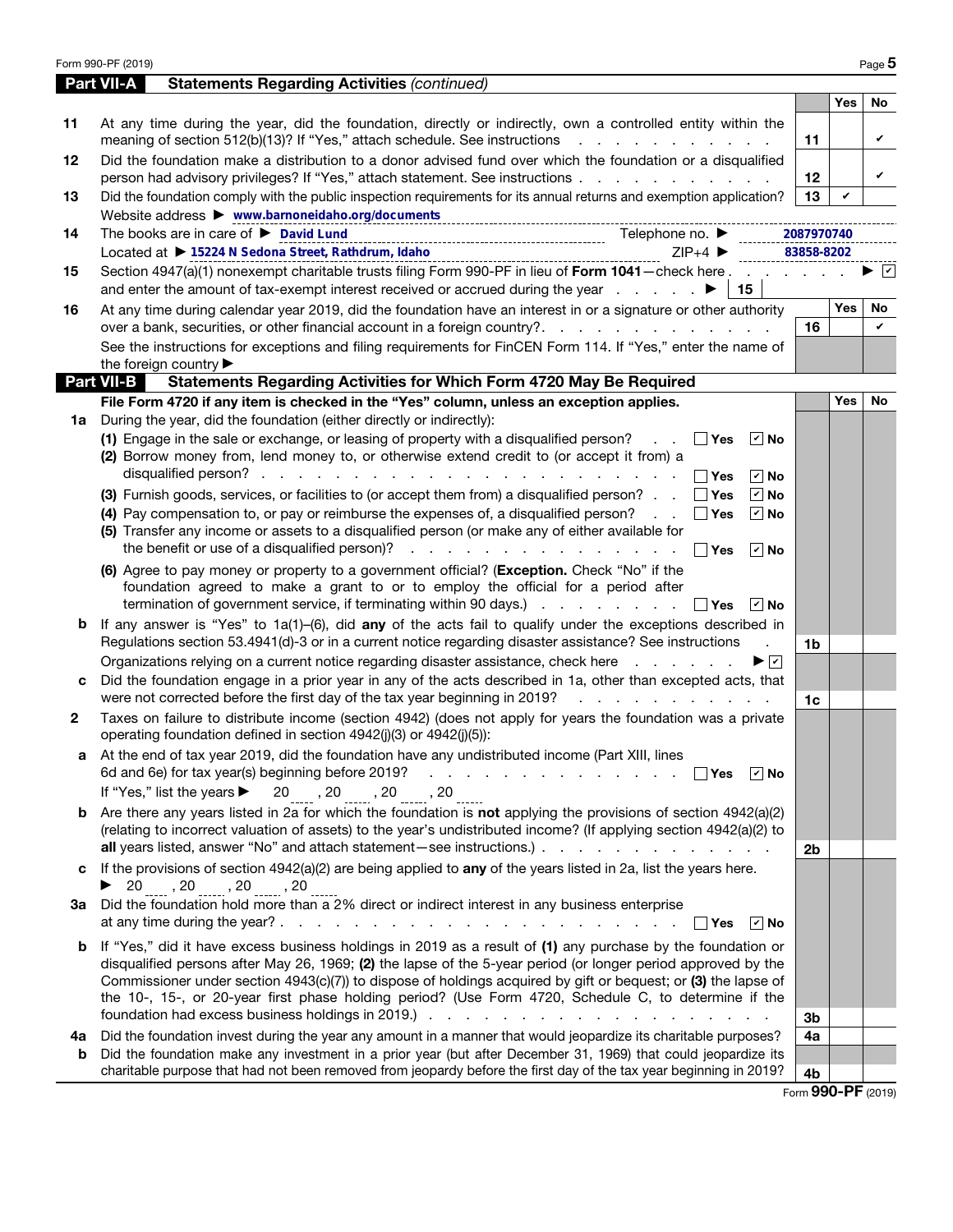|    | Form 990-PF (2019)                                                                                                                                                                                                                                                                                                                                       |                |            | Page $6$  |
|----|----------------------------------------------------------------------------------------------------------------------------------------------------------------------------------------------------------------------------------------------------------------------------------------------------------------------------------------------------------|----------------|------------|-----------|
|    | <b>Part VII-B</b><br>Statements Regarding Activities for Which Form 4720 May Be Required (continued)                                                                                                                                                                                                                                                     |                |            |           |
| 5а | During the year, did the foundation pay or incur any amount to:                                                                                                                                                                                                                                                                                          |                | <b>Yes</b> | <b>No</b> |
|    | (1) Carry on propaganda, or otherwise attempt to influence legislation (section 4945(e))? $\blacksquare$<br>∣r∣No<br>(2) Influence the outcome of any specific public election (see section 4955); or to carry on,<br>directly or indirectly, any voter registration drive? $\ldots$ $\ldots$ $\ldots$ $\ldots$ $\ldots$ $\ldots$ $\Box$ Yes<br>$ v $ No |                |            |           |
|    | (3) Provide a grant to an individual for travel, study, or other similar purposes? $\ldots$ $\ldots$ $\Box$ Yes<br>$ v $ No<br>(4) Provide a grant to an organization other than a charitable, etc., organization described in<br>$ v $ No                                                                                                               |                |            |           |
|    | (5) Provide for any purpose other than religious, charitable, scientific, literary, or educational<br>purposes, or for the prevention of cruelty to children or animals? $\ldots$ $\ldots$ $\ldots$ $\Box$ Yes<br>$ v $ No                                                                                                                               |                |            |           |
| b  | If any answer is "Yes" to $5a(1)$ –(5), did any of the transactions fail to qualify under the exceptions described<br>in Regulations section 53.4945 or in a current notice regarding disaster assistance? See instructions                                                                                                                              | 5 <sub>b</sub> |            |           |
| C  | Organizations relying on a current notice regarding disaster assistance, check here<br>▶ │ │<br>If the answer is "Yes" to question 5a(4), does the foundation claim exemption from the tax<br>because it maintained expenditure responsibility for the grant? $\Box$ Yes<br>∣ ∣No                                                                        |                |            |           |
| 6a | If "Yes," attach the statement required by Regulations section 53.4945-5(d).<br>Did the foundation, during the year, receive any funds, directly or indirectly, to pay premiums<br>l Yes<br>∣ ∣No                                                                                                                                                        |                |            |           |
| b  | Did the foundation, during the year, pay premiums, directly or indirectly, on a personal benefit contract?<br>If "Yes" to 6b, file Form 8870.                                                                                                                                                                                                            | 6b             |            |           |
| 7a | At any time during the tax year, was the foundation a party to a prohibited tax shelter transaction? $\Box$ Yes $\Box$ No                                                                                                                                                                                                                                |                |            |           |
| b  | If "Yes," did the foundation receive any proceeds or have any net income attributable to the transaction? .                                                                                                                                                                                                                                              | 7b             |            |           |
| 8  | Is the foundation subject to the section 4960 tax on payment(s) of more than \$1,000,000 in<br>remuneration or excess parachute payment(s) during the year? $\Box$ Yes<br>$ v $ No                                                                                                                                                                       |                |            |           |
|    | Information About Officers, Directors, Trustees, Foundation Managers, Highly Paid Employees,<br><b>Part VIII</b><br>and Contractors                                                                                                                                                                                                                      |                |            |           |

1 List all officers, directors, trustees, and foundation managers and their compensation. See instructions.

| (a) Name and address                      | (b) Title, and average<br>hours per week<br>devoted to position | (c) Compensation<br>(If not paid,<br>enter $-0$ - $)$ | (d) Contributions to<br>employee benefit plans<br>and deferred compensation | (e) Expense account,<br>other allowances |
|-------------------------------------------|-----------------------------------------------------------------|-------------------------------------------------------|-----------------------------------------------------------------------------|------------------------------------------|
| David Morgan Lund                         |                                                                 |                                                       |                                                                             |                                          |
| 15224 N Sedona Street, Rathdrum, ID 83858 | Chairman, 20 hrs.                                               |                                                       |                                                                             |                                          |
| <b>DeEdra Sue Price</b>                   |                                                                 |                                                       |                                                                             |                                          |
| 9601 Chaparral Road, Eagle, ID 83616      | Secretary, 20 hrs.                                              |                                                       |                                                                             |                                          |
| <b>Shannon Leslie Holtan</b>              |                                                                 |                                                       |                                                                             |                                          |
| 302 S Johns Ave, Emmett, ID 83617         | Treasurer, 20 hrs.                                              |                                                       |                                                                             |                                          |
|                                           |                                                                 |                                                       |                                                                             |                                          |

## 2 Compensation of five highest-paid employees (other than those included on line 1—see instructions). If none, enter "NONE."

| (a) Name and address of each employee paid more than \$50,000 | (b) Title, and average<br>hours per week<br>devoted to position | (c) Compensation                           | (d) Contributions to<br>compensation | employee benefit (e) Expense account,<br>plans and deferred other allowances |  |
|---------------------------------------------------------------|-----------------------------------------------------------------|--------------------------------------------|--------------------------------------|------------------------------------------------------------------------------|--|
| <b>None</b>                                                   |                                                                 |                                            |                                      |                                                                              |  |
|                                                               |                                                                 |                                            |                                      |                                                                              |  |
|                                                               |                                                                 |                                            |                                      |                                                                              |  |
|                                                               |                                                                 |                                            |                                      |                                                                              |  |
|                                                               |                                                                 |                                            |                                      |                                                                              |  |
| Total number of other employees paid over \$50,000            | a construction and a                                            | الأخرى والمتحدث والمتحدث والمتحدث والمناقص |                                      |                                                                              |  |
| Form 990-PF (2019)                                            |                                                                 |                                            |                                      |                                                                              |  |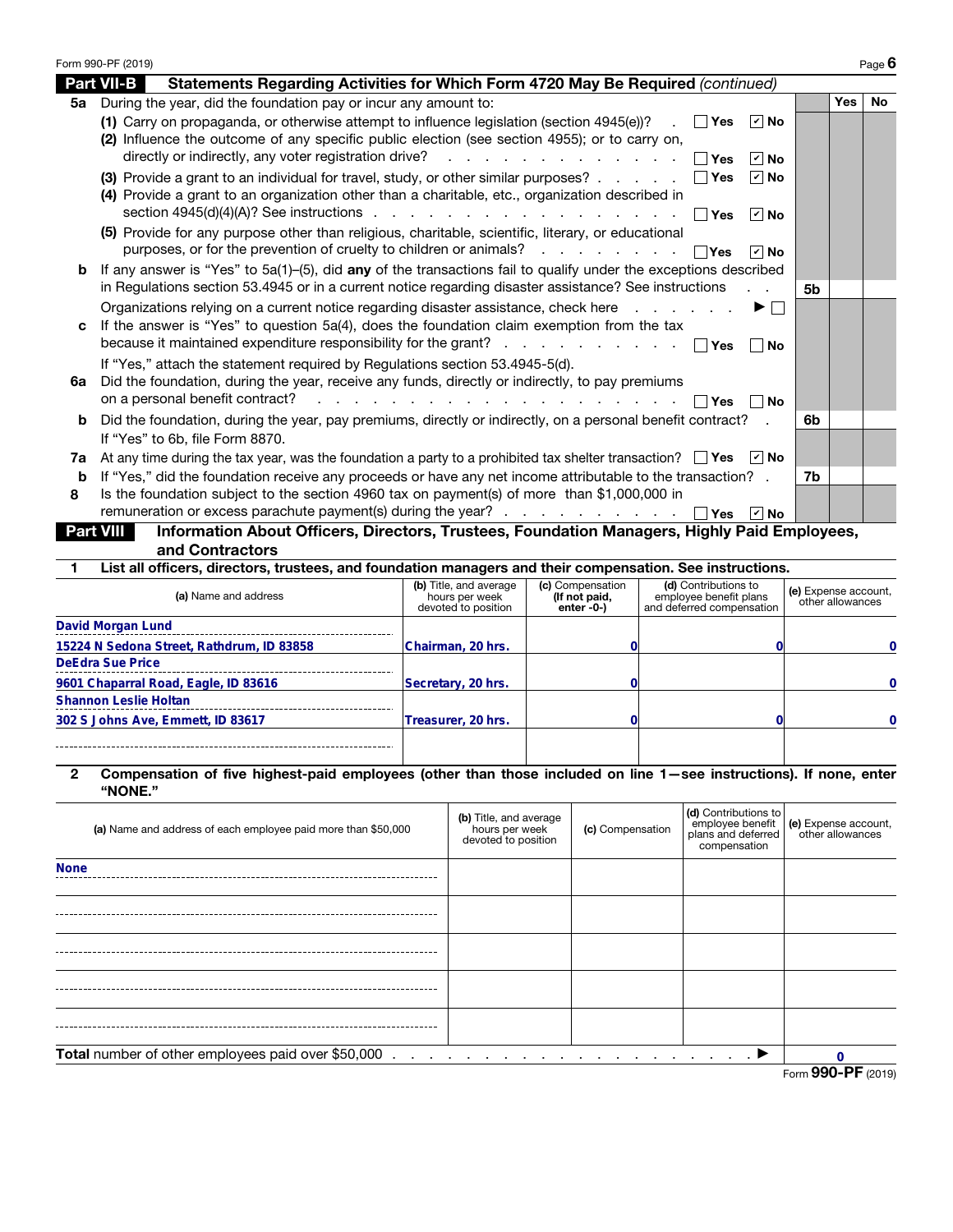| <b>Part VIII</b> | Information About Officers, Directors, Trustees, Foundation Managers, Highly Paid Employees,<br>and Contractors (continued)                                                                                                                               |                                    |
|------------------|-----------------------------------------------------------------------------------------------------------------------------------------------------------------------------------------------------------------------------------------------------------|------------------------------------|
| 3                | Five highest-paid independent contractors for professional services. See instructions. If none, enter "NONE."                                                                                                                                             |                                    |
|                  | (a) Name and address of each person paid more than \$50,000<br>(b) Type of service                                                                                                                                                                        | (c) Compensation                   |
| <b>None</b>      |                                                                                                                                                                                                                                                           |                                    |
|                  |                                                                                                                                                                                                                                                           |                                    |
|                  |                                                                                                                                                                                                                                                           |                                    |
|                  |                                                                                                                                                                                                                                                           |                                    |
|                  |                                                                                                                                                                                                                                                           |                                    |
|                  |                                                                                                                                                                                                                                                           |                                    |
|                  |                                                                                                                                                                                                                                                           |                                    |
|                  |                                                                                                                                                                                                                                                           |                                    |
|                  |                                                                                                                                                                                                                                                           |                                    |
|                  | Total number of others receiving over \$50,000 for professional services<br>the contract of the contract of the contract of                                                                                                                               | $\cdot$ $\blacktriangleright$<br>0 |
| Part IX-A        | <b>Summary of Direct Charitable Activities</b>                                                                                                                                                                                                            |                                    |
|                  | List the foundation's four largest direct charitable activities during the tax year. Include relevant statistical information such as the number of<br>organizations and other beneficiaries served, conferences convened, research papers produced, etc. | Expenses                           |
| 1                |                                                                                                                                                                                                                                                           |                                    |
|                  |                                                                                                                                                                                                                                                           |                                    |
|                  |                                                                                                                                                                                                                                                           |                                    |
| 2                |                                                                                                                                                                                                                                                           |                                    |
|                  |                                                                                                                                                                                                                                                           |                                    |
| З                |                                                                                                                                                                                                                                                           |                                    |
|                  |                                                                                                                                                                                                                                                           |                                    |
|                  |                                                                                                                                                                                                                                                           |                                    |
| 4                |                                                                                                                                                                                                                                                           |                                    |
|                  |                                                                                                                                                                                                                                                           |                                    |
|                  |                                                                                                                                                                                                                                                           |                                    |
| Part IX-B        | <b>Summary of Program-Related Investments (see instructions)</b><br>Describe the two largest program-related investments made by the foundation during the tax year on lines 1 and 2.                                                                     | Amount                             |
| 1                |                                                                                                                                                                                                                                                           |                                    |
|                  |                                                                                                                                                                                                                                                           |                                    |
|                  |                                                                                                                                                                                                                                                           |                                    |
| 2                |                                                                                                                                                                                                                                                           |                                    |
|                  |                                                                                                                                                                                                                                                           |                                    |
|                  |                                                                                                                                                                                                                                                           |                                    |
|                  | All other program-related investments. See instructions.                                                                                                                                                                                                  |                                    |
| 3                |                                                                                                                                                                                                                                                           |                                    |
|                  |                                                                                                                                                                                                                                                           |                                    |
|                  | Total. Add lines 1 through 3<br>the contract of the contract of the contract of the contract of the contract of the contract of the contract of                                                                                                           | 0                                  |
|                  |                                                                                                                                                                                                                                                           |                                    |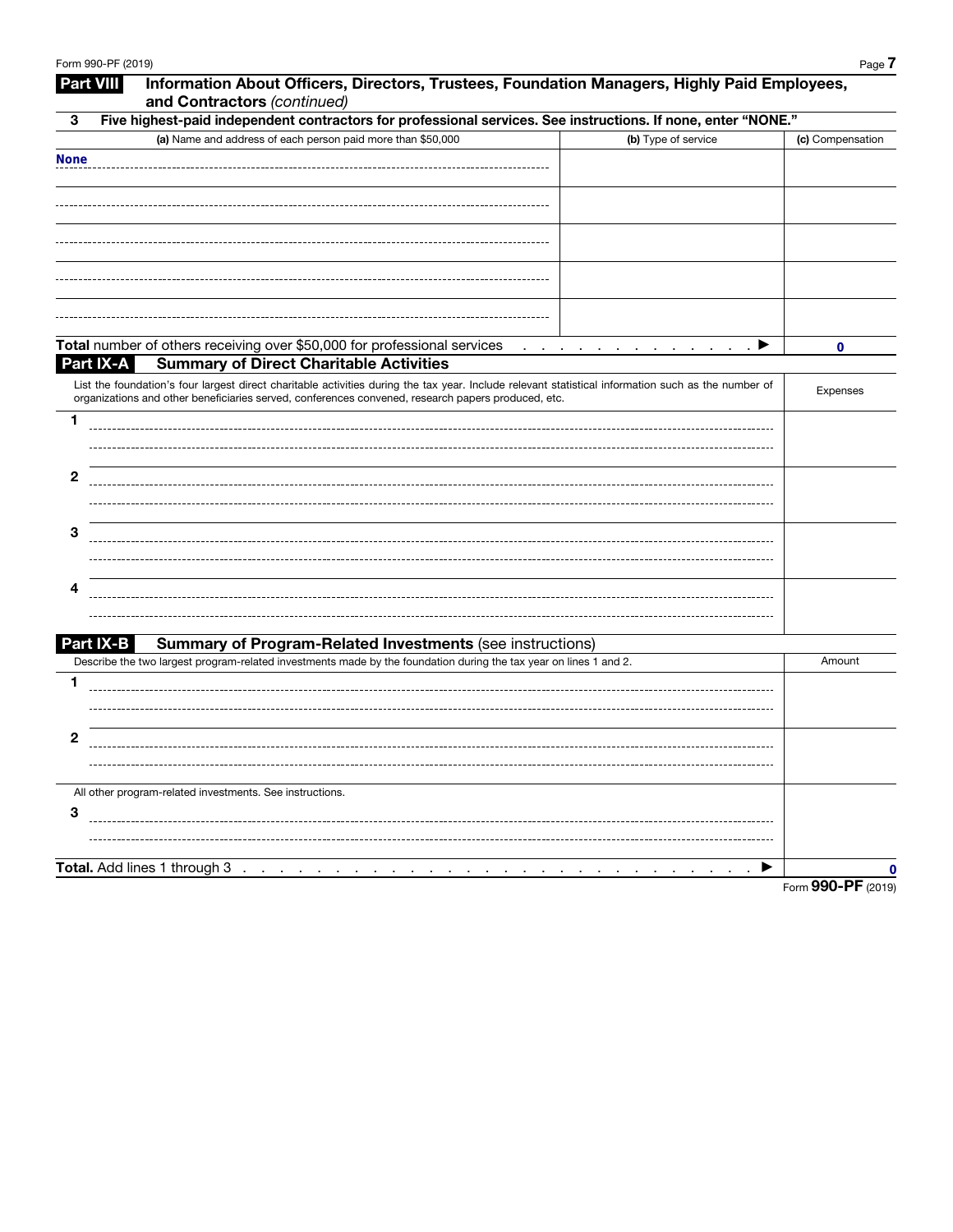|                | Form 990-PF (2019)                                                                                                                                                                                                             |                | Page 8       |
|----------------|--------------------------------------------------------------------------------------------------------------------------------------------------------------------------------------------------------------------------------|----------------|--------------|
| Part X         | Minimum Investment Return (All domestic foundations must complete this part. Foreign foundations,                                                                                                                              |                |              |
|                | see instructions.)                                                                                                                                                                                                             |                |              |
| 1              | Fair market value of assets not used (or held for use) directly in carrying out charitable, etc.,                                                                                                                              |                |              |
|                | purposes:                                                                                                                                                                                                                      |                |              |
| а              | Average monthly fair market value of securities expansion of the state of the state of the state of the state of the state of the state of the state of the state of the state of the state of the state of the state of the s | 1a             | 0            |
| b              |                                                                                                                                                                                                                                | 1b             | 377.63       |
| с              |                                                                                                                                                                                                                                | 1c             | $\mathbf{0}$ |
| d              |                                                                                                                                                                                                                                | 1d             | 377.63       |
| е              | Reduction claimed for blockage or other factors reported on lines 1a and                                                                                                                                                       |                |              |
|                | 1c (attach detailed explanation).   1e<br><sub>0</sub>                                                                                                                                                                         |                |              |
| 2              |                                                                                                                                                                                                                                | $\mathbf{2}$   | 0            |
| 3              |                                                                                                                                                                                                                                | 3              | 377.63       |
| 4              | Cash deemed held for charitable activities. Enter 1 <sup>1</sup> / <sub>2</sub> % of line 3 (for greater amount, see                                                                                                           |                |              |
|                |                                                                                                                                                                                                                                | 4              |              |
| 5              | Net value of noncharitable-use assets. Subtract line 4 from line 3. Enter here and on Part V, line 4                                                                                                                           | 5              |              |
| 6              |                                                                                                                                                                                                                                | 6              |              |
| <b>Part XI</b> | Distributable Amount (see instructions) (Section 4942(j)(3) and (j)(5) private operating foundations                                                                                                                           |                |              |
|                | and certain foreign organizations, check here $\blacktriangleright \Box$ and do not complete this part.)                                                                                                                       |                |              |
| 1              |                                                                                                                                                                                                                                | 1.             | 0            |
| 2a             | Tax on investment income for 2019 from Part VI, line 5 $\ldots$ $\ldots$ $\ldots$<br>2a<br>0l                                                                                                                                  |                |              |
| b              | Income tax for 2019. (This does not include the tax from Part VI.) $\ldots$   2b<br>Ωl                                                                                                                                         |                |              |
| c              | Add lines 2a and 2b r and r and r and r and r and r and r and r and r and r and r and r and r and r and r and r and r and r and r and r and r and r and r and r and r and r and r and r and r and r and r and r and r and r an | 2c             | 0            |
| 3              | Distributable amount before adjustments. Subtract line 2c from line 1                                                                                                                                                          | 3              | $\mathbf 0$  |
| 4              | Recoveries of amounts treated as qualifying distributions                                                                                                                                                                      | 4              | $\bf{0}$     |
| 5              | Add lines 3 and 4 (e.g. in a contract of the contract of the contract of the contract of the contract of the contract of the contract of the contract of the contract of the contract of the contract of the contract of the c | 5              | $\mathbf 0$  |
| 6              | Deduction from distributable amount (see instructions)                                                                                                                                                                         | 6              | $\mathbf 0$  |
| 7              | Distributable amount as adjusted. Subtract line 6 from line 5. Enter here and on Part XIII,                                                                                                                                    |                |              |
|                |                                                                                                                                                                                                                                | 7              | 0            |
|                | <b>Part XII Qualifying Distributions (see instructions)</b>                                                                                                                                                                    |                |              |
| 1              | Amounts paid (including administrative expenses) to accomplish charitable, etc., purposes:                                                                                                                                     |                |              |
| a              | Expenses, contributions, gifts, etc.—total from Part I, column (d), line 26                                                                                                                                                    | 1a             | 0            |
| b              |                                                                                                                                                                                                                                | 1b             | 0            |
| 2              | Amounts paid to acquire assets used (or held for use) directly in carrying out charitable, etc.,                                                                                                                               |                |              |
|                |                                                                                                                                                                                                                                | $\mathbf{2}$   | 0            |
| 3              | Amounts set aside for specific charitable projects that satisfy the:                                                                                                                                                           |                |              |
| а              |                                                                                                                                                                                                                                | За             | 0            |
|                |                                                                                                                                                                                                                                | 3 <sub>b</sub> | $\bf{0}$     |
| 4              | Qualifying distributions. Add lines 1a through 3b. Enter here and on Part V, line 8; and Part XIII, line 4                                                                                                                     | 4              | 0            |
| 5              | Foundations that qualify under section 4940(e) for the reduced rate of tax on net investment income.                                                                                                                           |                |              |
|                | Enter 1% of Part I, line 27b. See instructions<br>and a series of the contract of the contract of the contract of the                                                                                                          | 5              | 0            |
| 6              | Adjusted qualifying distributions. Subtract line 5 from line 4 manufacturers and contact the substitution of the substitution of the substitution of Adjustment Points and Adjustment Points and Adjustment Points and Adjustm | 6              | 0            |
|                | Note: The amount on line 6 will be used in Part V, column (b), in subsequent years when calculating whether the foundation<br>qualifies for the section 4940(e) reduction of tax in those years.                               |                |              |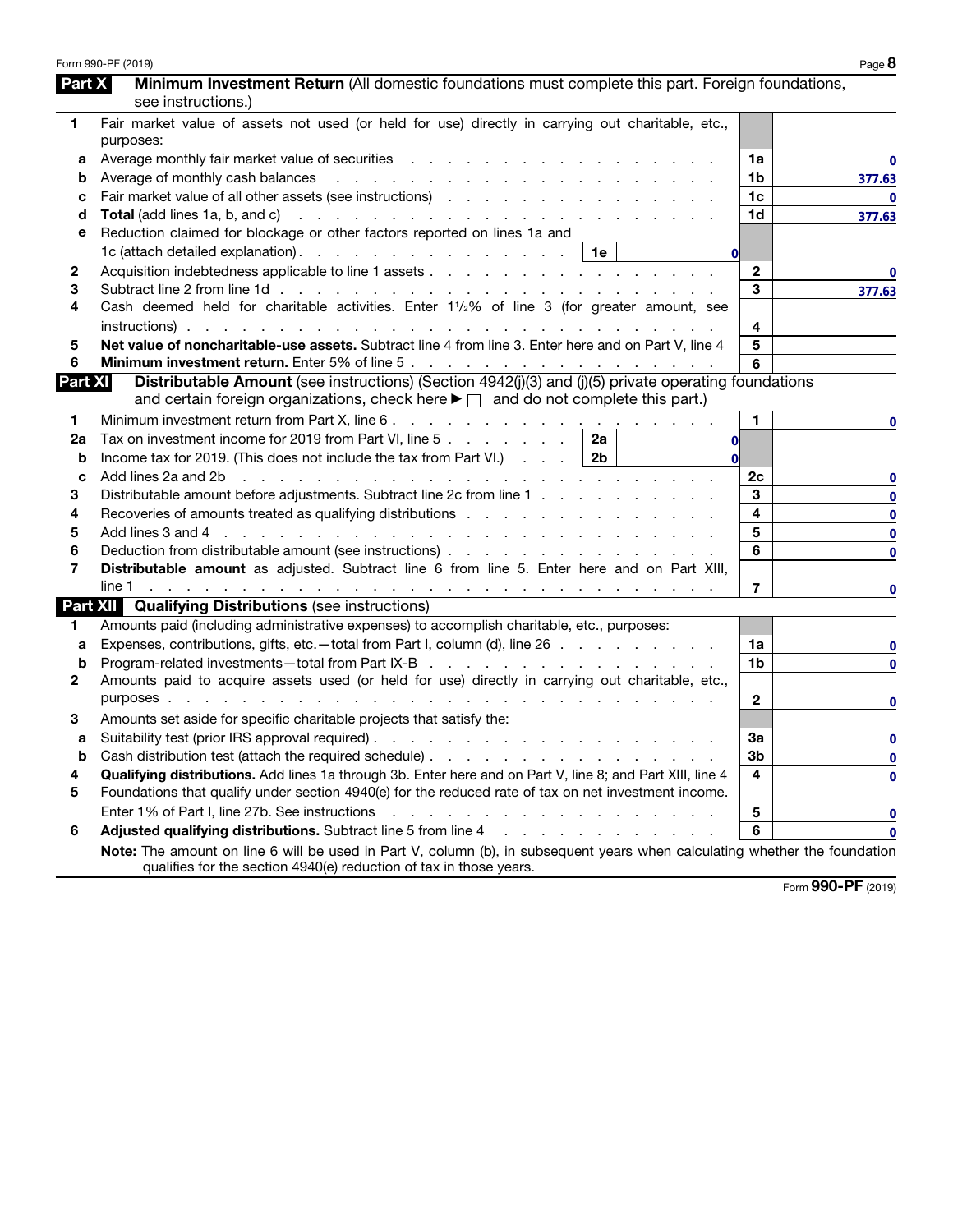| <b>Part XIII</b> | <b>Undistributed Income</b> (see instructions)                                                                                                                                    |               |                            |             |             |
|------------------|-----------------------------------------------------------------------------------------------------------------------------------------------------------------------------------|---------------|----------------------------|-------------|-------------|
|                  |                                                                                                                                                                                   | (a)<br>Corpus | (b)<br>Years prior to 2018 | (c)<br>2018 | (d)<br>2019 |
| 1                | Distributable amount for 2019 from Part XI,<br>line 7<br>the contract of the contract of the contract of                                                                          |               |                            |             | 0           |
| 2                | Undistributed income, if any, as of the end of 2019:                                                                                                                              |               |                            |             |             |
| а                | Enter amount for 2018 only                                                                                                                                                        |               |                            | O           |             |
| b                | Total for prior years: 20 16, 20 17, 20 18                                                                                                                                        |               | $\bf{0}$                   |             |             |
| З                | Excess distributions carryover, if any, to 2019:                                                                                                                                  |               |                            |             |             |
| a                | From 2014<br>and the control of<br>0                                                                                                                                              |               |                            |             |             |
| b                | From 2015 $\ldots$ $\ldots$ $\ldots$<br>$\Omega$                                                                                                                                  |               |                            |             |             |
| с                | $\Omega$                                                                                                                                                                          |               |                            |             |             |
| d                | Ωl<br>From 2017<br>and the company                                                                                                                                                |               |                            |             |             |
| е                | From 2018<br>and a state of the state<br><u> 1990 - Jan Barat, politik politik (</u>                                                                                              |               |                            |             |             |
| f                | Total of lines 3a through e                                                                                                                                                       | $\mathbf{0}$  |                            |             |             |
| 4                | Qualifying distributions for 2019 from Part XII,<br>line $4: \triangleright$ \$<br>$\mathbf{0}$                                                                                   |               |                            |             |             |
| а                | Applied to 2018, but not more than line 2a.                                                                                                                                       |               |                            | $\mathbf 0$ |             |
| b                | Applied to undistributed income of prior years<br>(Election required - see instructions)                                                                                          |               | $\bf{0}$                   |             |             |
| с                | Treated as distributions out of corpus (Election<br>required-see instructions)                                                                                                    | $\mathbf 0$   |                            |             |             |
| d                | Applied to 2019 distributable amount                                                                                                                                              |               |                            |             | 0           |
| е                | Remaining amount distributed out of corpus                                                                                                                                        | $\mathbf{0}$  |                            |             |             |
| 5                | Excess distributions carryover applied to 2019<br>(If an amount appears in column (d), the same<br>amount must be shown in column (a).)                                           |               |                            |             |             |
| 6                | Enter the net total of each column as<br>indicated below:                                                                                                                         | 0             |                            |             | 0           |
| а                | Corpus. Add lines 3f, 4c, and 4e. Subtract line 5                                                                                                                                 | $\mathbf{0}$  |                            |             |             |
| b                | Prior years' undistributed income. Subtract                                                                                                                                       |               |                            |             |             |
|                  | line 4b from line 2b<br>and a state of the state of the                                                                                                                           |               | 0                          |             |             |
| с                | Enter the amount of prior years' undistributed<br>income for which a notice of deficiency has<br>been issued, or on which the section 4942(a)<br>tax has been previously assessed |               | 0                          |             |             |
| d                | Subtract line 6c from line 6b. Taxable<br>amount-see instructions<br>and a state of the state of                                                                                  |               | 0l                         |             |             |
| е                | Undistributed income for 2018. Subtract line<br>4a from line 2a. Taxable amount-see<br>instructions                                                                               |               |                            | Οl          |             |
| f                | Undistributed income for 2019. Subtract lines<br>4d and 5 from line 1. This amount must be<br>distributed in 2020 $\ldots$ $\ldots$ $\ldots$ $\ldots$                             |               |                            |             | 0           |
| 7                | Amounts treated as distributions out of corpus<br>to satisfy requirements imposed by section<br>170(b)(1)(F) or 4942(g)(3) (Election may be<br>required - see instructions)       | $\mathbf 0$   |                            |             |             |
| 8                | Excess distributions carryover from 2014 not<br>applied on line 5 or line 7 (see instructions).                                                                                   | 0             |                            |             |             |
| 9                | Excess distributions carryover to 2020.<br>Subtract lines 7 and 8 from line 6a                                                                                                    | $\mathbf 0$   |                            |             |             |
| 10               | Analysis of line 9:                                                                                                                                                               |               |                            |             |             |
| a                | Excess from 2015 $\ldots$ .<br>$\Omega$                                                                                                                                           |               |                            |             |             |
| b                | Excess from 2016 $\ldots$ .<br>$\Omega$                                                                                                                                           |               |                            |             |             |
| c                | Excess from 2017 $\ldots$ .<br>$\Omega$                                                                                                                                           |               |                            |             |             |
| d                | Excess from 2018 $\ldots$ .<br>$\Omega$                                                                                                                                           |               |                            |             |             |
| е                | Ωl<br>Excess from 2019                                                                                                                                                            |               |                            |             |             |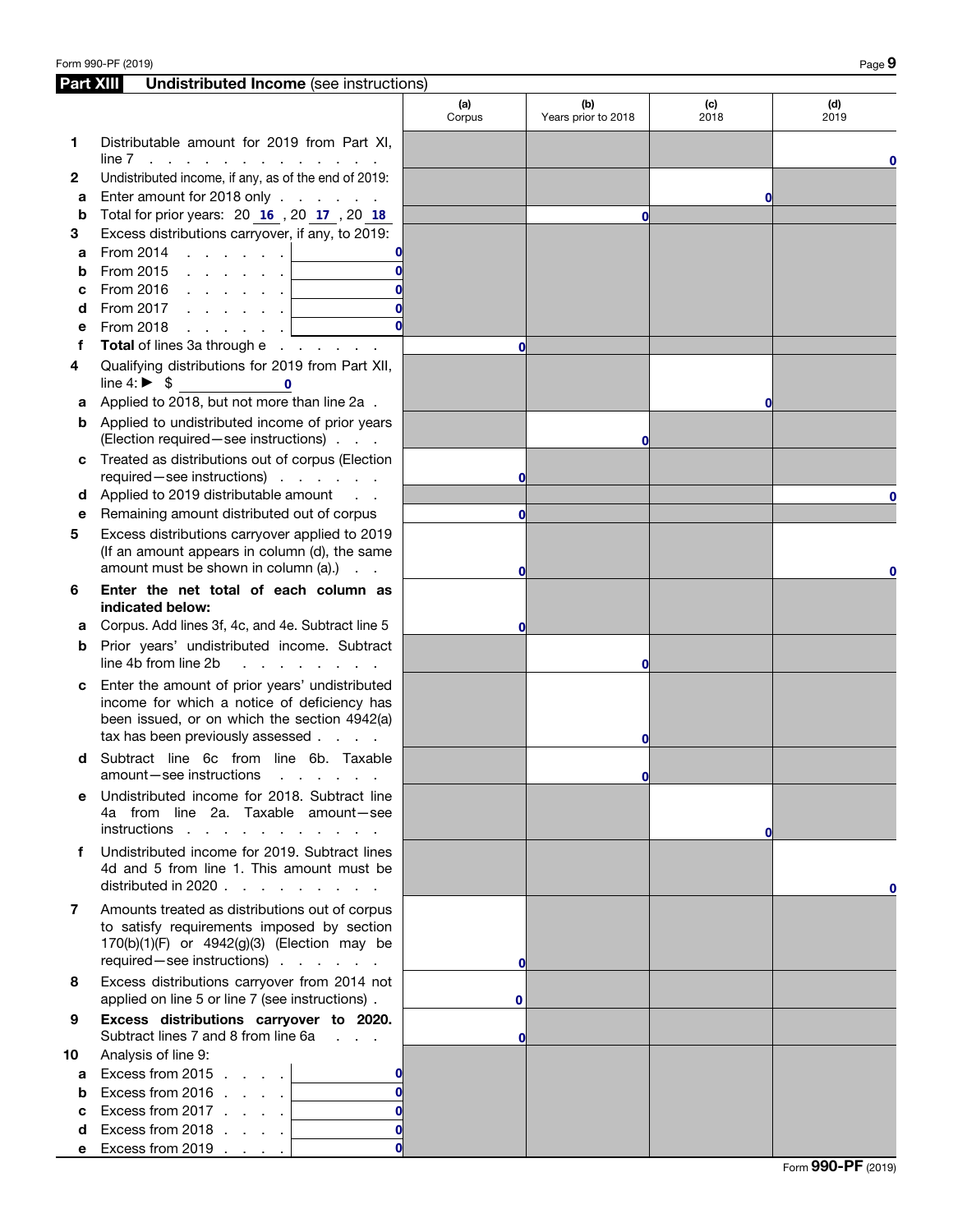|                 | Form 990-PF (2019)                                                                                                                                                                                                                                                                                                                        |          |          |               |            | Page 10                         |
|-----------------|-------------------------------------------------------------------------------------------------------------------------------------------------------------------------------------------------------------------------------------------------------------------------------------------------------------------------------------------|----------|----------|---------------|------------|---------------------------------|
| <b>Part XIV</b> | Private Operating Foundations (see instructions and Part VII-A, question 9)                                                                                                                                                                                                                                                               |          |          |               |            |                                 |
|                 | 1a If the foundation has received a ruling or determination letter that it is a private operating<br>foundation, and the ruling is effective for 2019, enter the date of the ruling $\ldots$ $\ldots$                                                                                                                                     |          |          |               |            |                                 |
| b               | Check box to indicate whether the foundation is a private operating foundation described in section                                                                                                                                                                                                                                       |          |          |               |            | 4942(j)(3) or $\Box$ 4942(j)(5) |
| 2a              | Enter the lesser of the adjusted net                                                                                                                                                                                                                                                                                                      | Tax year |          | Prior 3 years |            | (e) Total                       |
|                 | income from Part I or the minimum<br>investment return from Part X for<br>each year listed $\ldots$                                                                                                                                                                                                                                       | (a) 2019 | (b) 2018 | $(c)$ 2017    | $(d)$ 2016 |                                 |
| b               | 85% of line 2a<br>$\mathbf{r}$ and $\mathbf{r}$ and $\mathbf{r}$ and $\mathbf{r}$                                                                                                                                                                                                                                                         |          |          |               |            |                                 |
| c               | Qualifying distributions from Part XII,<br>line 4, for each year listed $\ldots$ .                                                                                                                                                                                                                                                        |          |          |               |            |                                 |
| d               | Amounts included in line 2c not used directly                                                                                                                                                                                                                                                                                             |          |          |               |            |                                 |
|                 | for active conduct of exempt activities                                                                                                                                                                                                                                                                                                   |          |          |               |            |                                 |
| е               | Qualifying distributions made directly                                                                                                                                                                                                                                                                                                    |          |          |               |            |                                 |
|                 | for active conduct of exempt activities.<br>Subtract line 2d from line 2c<br>$\mathbf{L} = \mathbf{L} \times \mathbf{L}$                                                                                                                                                                                                                  |          |          |               |            |                                 |
| 3               | Complete 3a, b, or c for the<br>alternative test relied upon:                                                                                                                                                                                                                                                                             |          |          |               |            |                                 |
| а               | "Assets" alternative test-enter:                                                                                                                                                                                                                                                                                                          |          |          |               |            |                                 |
|                 | $(1)$ Value of all assets $\cdot \cdot \cdot$ $\cdot \cdot$                                                                                                                                                                                                                                                                               |          |          |               |            |                                 |
|                 | (2) Value of assets qualifying under<br>section $4942(j)(3)(B)(i)$                                                                                                                                                                                                                                                                        |          |          |               |            |                                 |
| b               | "Endowment" alternative test-enter 2/3                                                                                                                                                                                                                                                                                                    |          |          |               |            |                                 |
|                 | of minimum investment return shown in<br>Part X, line 6, for each year listed                                                                                                                                                                                                                                                             |          |          |               |            |                                 |
|                 |                                                                                                                                                                                                                                                                                                                                           |          |          |               |            |                                 |
| c               | "Support" alternative test-enter:                                                                                                                                                                                                                                                                                                         |          |          |               |            |                                 |
|                 | (1) Total support other than gross<br>investment<br>income<br>(interest,<br>dividends, rents, payments on<br>securities<br>loans<br>(section<br>$512(a)(5)$ , or royalties).<br><b>Contract</b>                                                                                                                                           |          |          |               |            |                                 |
|                 | (2) Support from general public<br>and<br>5 or<br>more<br>exempt<br>organizations as provided in<br>section $4942(j)(3)(B)(iii)$                                                                                                                                                                                                          |          |          |               |            |                                 |
|                 | (3) Largest amount of support from<br>an exempt organization<br><b>Contractor</b>                                                                                                                                                                                                                                                         |          |          |               |            |                                 |
|                 | (4) Gross investment income                                                                                                                                                                                                                                                                                                               |          |          |               |            |                                 |
| Part XV         | Supplementary Information (Complete this part only if the foundation had \$5,000 or more in assets at                                                                                                                                                                                                                                     |          |          |               |            |                                 |
|                 | any time during the year-see instructions.)                                                                                                                                                                                                                                                                                               |          |          |               |            |                                 |
| 1               | <b>Information Regarding Foundation Managers:</b><br>List any managers of the foundation who have contributed more than 2% of the total contributions received by the foundation                                                                                                                                                          |          |          |               |            |                                 |
| а               | before the close of any tax year (but only if they have contributed more than \$5,000). (See section 507(d)(2).)                                                                                                                                                                                                                          |          |          |               |            |                                 |
|                 | <b>b</b> List any managers of the foundation who own 10% or more of the stock of a corporation (or an equally large portion of the<br>ownership of a partnership or other entity) of which the foundation has a 10% or greater interest.                                                                                                  |          |          |               |            |                                 |
| $\mathbf{2}$    | Information Regarding Contribution, Grant, Gift, Loan, Scholarship, etc., Programs:                                                                                                                                                                                                                                                       |          |          |               |            |                                 |
|                 | Check here $\blacktriangleright \Box$ if the foundation only makes contributions to preselected charitable organizations and does not accept<br>unsolicited requests for funds. If the foundation makes gifts, grants, etc., to individuals or organizations under other conditions,<br>complete items 2a, b, c, and d. See instructions. |          |          |               |            |                                 |
| а               | The name, address, and telephone number or email address of the person to whom applications should be addressed:                                                                                                                                                                                                                          |          |          |               |            |                                 |
|                 |                                                                                                                                                                                                                                                                                                                                           |          |          |               |            |                                 |
| b               | The form in which applications should be submitted and information and materials they should include:                                                                                                                                                                                                                                     |          |          |               |            |                                 |
| с               | Any submission deadlines:                                                                                                                                                                                                                                                                                                                 |          |          |               |            |                                 |
|                 |                                                                                                                                                                                                                                                                                                                                           |          |          |               |            |                                 |

d Any restrictions or limitations on awards, such as by geographical areas, charitable fields, kinds of institutions, or other factors: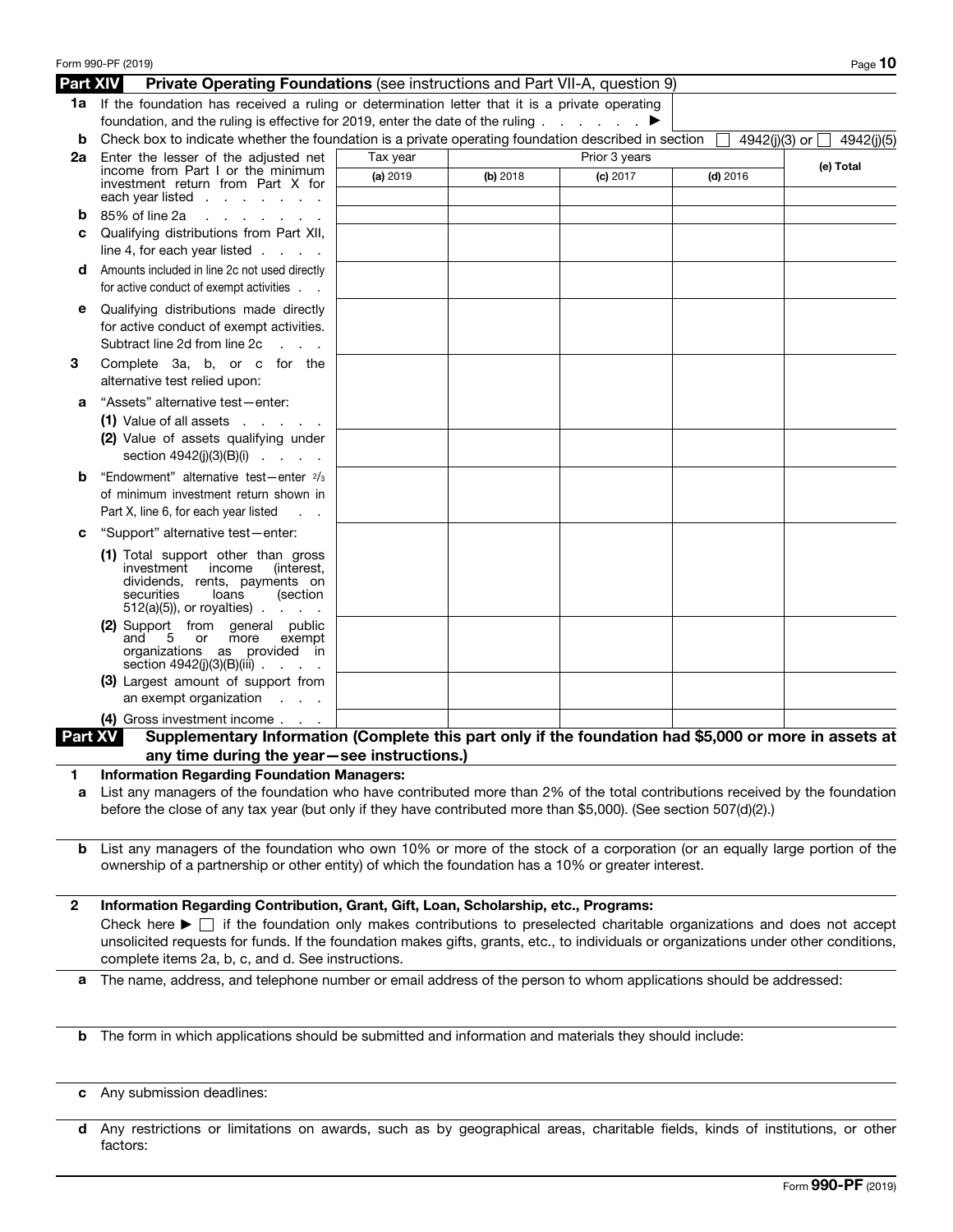|                | Form 990-PF (2019)                                                                                            |                                                                                                                    |                                                      |                                       | Page 11        |
|----------------|---------------------------------------------------------------------------------------------------------------|--------------------------------------------------------------------------------------------------------------------|------------------------------------------------------|---------------------------------------|----------------|
|                | <b>Supplementary Information (continued)</b><br>Part XV                                                       |                                                                                                                    |                                                      |                                       |                |
| $3\phantom{a}$ | Grants and Contributions Paid During the Year or Approved for Future Payment                                  |                                                                                                                    |                                                      |                                       |                |
|                | Recipient                                                                                                     | If recipient is an individual,<br>show any relationship to<br>any foundation manager<br>or substantial contributor | Foundation<br>status of                              | Purpose of grant or<br>contribution   | Amount         |
|                | Name and address (home or business)                                                                           |                                                                                                                    | recipient                                            |                                       |                |
|                | a Paid during the year                                                                                        |                                                                                                                    |                                                      |                                       |                |
|                |                                                                                                               |                                                                                                                    |                                                      |                                       |                |
|                | <b>Total</b><br>$\sim$<br>$\mathbf{r}$<br>the company of the company<br>$\sim 100$ km s $^{-1}$               | $\blacksquare$<br>$\cdot$<br>$\cdot$<br>$\cdot$<br>$\mathbf{r}$<br>$\blacksquare$<br>$\blacksquare$                | and a state of the                                   | ▶<br>$\sim$<br>$\sim$<br>$\mathbf{r}$ | 3a             |
|                | <b>b</b> Approved for future payment                                                                          |                                                                                                                    |                                                      |                                       |                |
|                | <b>Total</b><br>$\sim$<br>the contract of the contract of the<br>$\sim$<br>$\sim$<br>$\blacksquare$<br>$\sim$ | $\sim$<br>$\sim$<br>$\sim$<br>$\sim$<br>$\sim$<br>$\sim$<br>$\sim$                                                 | <b>Contract Contract</b><br>$\sim$<br>$\blacksquare$ | <b>Contract</b><br>$\sim$<br>$\sim$   | 3 <sub>b</sub> |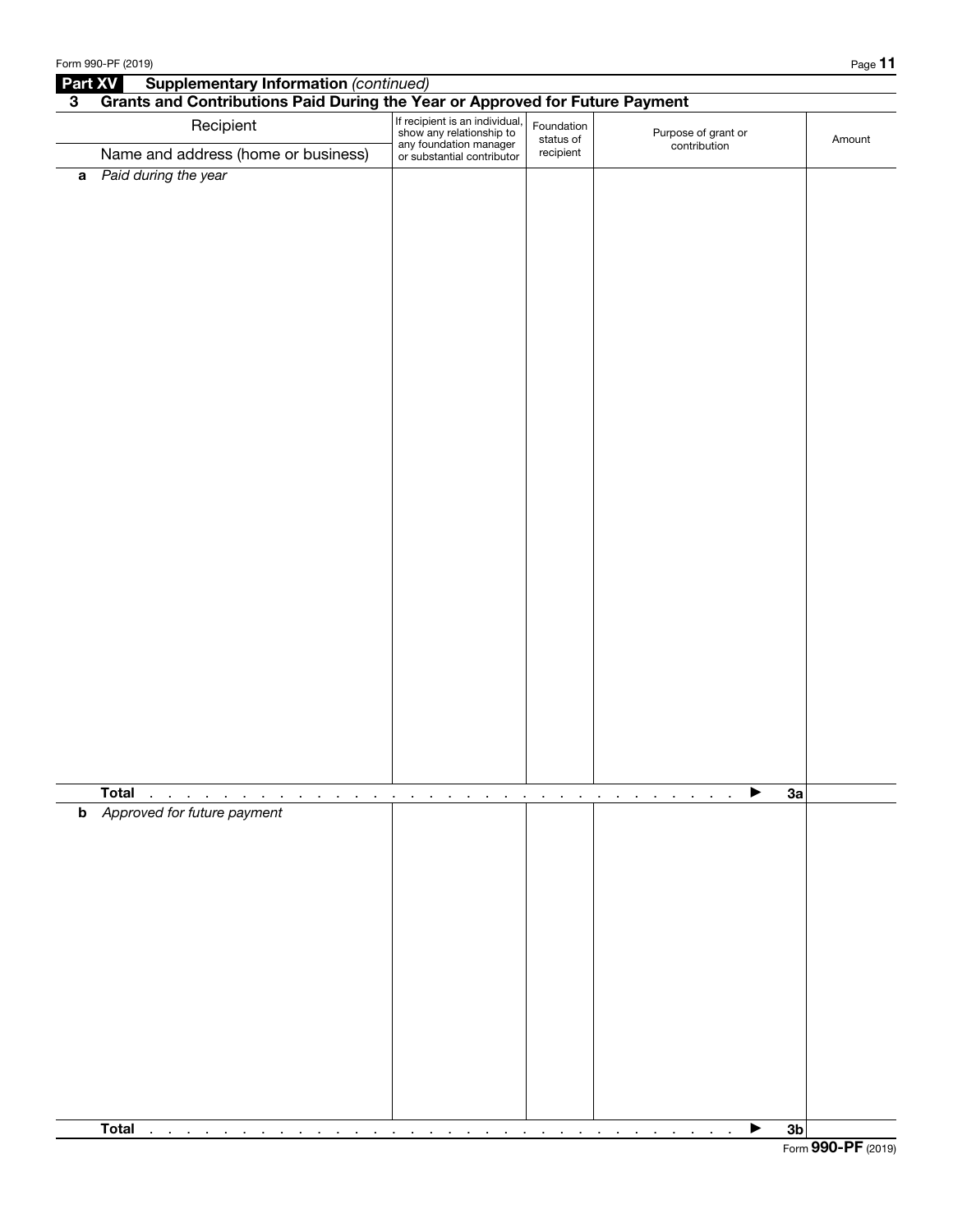|                                                 |                   | Form 990-PF (2019)                                                                                                                                                                                                            |                             |               |                                      |               | Page 12                                                     |
|-------------------------------------------------|-------------------|-------------------------------------------------------------------------------------------------------------------------------------------------------------------------------------------------------------------------------|-----------------------------|---------------|--------------------------------------|---------------|-------------------------------------------------------------|
|                                                 | <b>Part XVI-A</b> | <b>Analysis of Income-Producing Activities</b>                                                                                                                                                                                |                             |               |                                      |               |                                                             |
| Enter gross amounts unless otherwise indicated. |                   |                                                                                                                                                                                                                               | Unrelated business income   |               | Excluded by section 512, 513, or 514 |               | (e)                                                         |
|                                                 |                   |                                                                                                                                                                                                                               | (a)<br><b>Business code</b> | (b)<br>Amount | (c)<br>Exclusion code                | (d)<br>Amount | Related or exempt<br>function income<br>(See instructions.) |
| 1.                                              |                   | Program service revenue:                                                                                                                                                                                                      |                             |               |                                      |               |                                                             |
|                                                 | а                 |                                                                                                                                                                                                                               |                             |               |                                      |               |                                                             |
|                                                 | b                 | <u> 1989 - Johann Stoff, Amerikaansk politiker (</u>                                                                                                                                                                          |                             |               |                                      |               |                                                             |
|                                                 | c                 |                                                                                                                                                                                                                               |                             |               |                                      |               |                                                             |
|                                                 | d                 | <u> 1989 - Andrea Andrew Maria (h. 1989).</u>                                                                                                                                                                                 |                             |               |                                      |               |                                                             |
|                                                 | е<br>f            |                                                                                                                                                                                                                               |                             |               |                                      |               |                                                             |
|                                                 | g                 | Fees and contracts from government agencies                                                                                                                                                                                   |                             |               |                                      |               |                                                             |
| 2                                               |                   | Membership dues and assessments<br><b>Service</b> State                                                                                                                                                                       |                             |               |                                      |               |                                                             |
| З                                               |                   | Interest on savings and temporary cash investments                                                                                                                                                                            |                             |               |                                      |               |                                                             |
| 4                                               |                   | Dividends and interest from securities                                                                                                                                                                                        |                             |               |                                      |               |                                                             |
| 5                                               |                   | Net rental income or (loss) from real estate:                                                                                                                                                                                 |                             |               |                                      |               |                                                             |
|                                                 |                   | a Debt-financed property                                                                                                                                                                                                      |                             |               |                                      |               |                                                             |
|                                                 | b                 | Not debt-financed property                                                                                                                                                                                                    |                             |               |                                      |               |                                                             |
| 6                                               |                   | Net rental income or (loss) from personal property                                                                                                                                                                            |                             |               |                                      |               |                                                             |
|                                                 |                   | Other investment income                                                                                                                                                                                                       |                             |               |                                      |               |                                                             |
| 8                                               |                   | Gain or (loss) from sales of assets other than inventory                                                                                                                                                                      |                             |               |                                      |               |                                                             |
| 9                                               |                   | Net income or (loss) from special events                                                                                                                                                                                      |                             |               |                                      |               |                                                             |
| 10<br>11                                        |                   | Gross profit or (loss) from sales of inventory                                                                                                                                                                                |                             |               |                                      |               |                                                             |
|                                                 | b                 | Other revenue: a                                                                                                                                                                                                              |                             |               |                                      |               |                                                             |
|                                                 | с                 | <u> 1989 - Johann Barn, amerikansk politiker (</u>                                                                                                                                                                            |                             |               |                                      |               |                                                             |
|                                                 | d                 | <u> 1980 - Johann Barn, fransk politik (d. 1980)</u><br>the contract of the contract of the contract of the contract of the contract of                                                                                       |                             |               |                                      |               |                                                             |
|                                                 | е                 |                                                                                                                                                                                                                               |                             |               |                                      |               |                                                             |
|                                                 |                   | 12 Subtotal. Add columns (b), (d), and (e)                                                                                                                                                                                    |                             |               |                                      |               |                                                             |
|                                                 |                   | 13 Total. Add line 12, columns (b), (d), and (e) $\cdots$ $\cdots$ $\cdots$ $\cdots$ $\cdots$ $\cdots$                                                                                                                        |                             |               |                                      | 13            |                                                             |
|                                                 |                   | (See worksheet in line 13 instructions to verify calculations.)                                                                                                                                                               |                             |               |                                      |               |                                                             |
|                                                 |                   | <b>Part XVI-B</b><br>Relationship of Activities to the Accomplishment of Exempt Purposes                                                                                                                                      |                             |               |                                      |               |                                                             |
|                                                 | Line No.<br>▼     | Explain below how each activity for which income is reported in column (e) of Part XVI-A contributed importantly to the accomplishment of the foundation's exempt purposes (other than by providing funds for such purposes). |                             |               |                                      |               |                                                             |
|                                                 |                   |                                                                                                                                                                                                                               |                             |               |                                      |               |                                                             |
|                                                 |                   |                                                                                                                                                                                                                               |                             |               |                                      |               |                                                             |
|                                                 |                   |                                                                                                                                                                                                                               |                             |               |                                      |               |                                                             |
|                                                 |                   |                                                                                                                                                                                                                               |                             |               |                                      |               |                                                             |
|                                                 |                   |                                                                                                                                                                                                                               |                             |               |                                      |               |                                                             |
|                                                 |                   |                                                                                                                                                                                                                               |                             |               |                                      |               |                                                             |
|                                                 |                   |                                                                                                                                                                                                                               |                             |               |                                      |               |                                                             |
|                                                 |                   |                                                                                                                                                                                                                               |                             |               |                                      |               |                                                             |
|                                                 |                   |                                                                                                                                                                                                                               |                             |               |                                      |               |                                                             |
|                                                 |                   |                                                                                                                                                                                                                               |                             |               |                                      |               |                                                             |
|                                                 |                   |                                                                                                                                                                                                                               |                             |               |                                      |               |                                                             |
|                                                 |                   |                                                                                                                                                                                                                               |                             |               |                                      |               |                                                             |
|                                                 |                   |                                                                                                                                                                                                                               |                             |               |                                      |               |                                                             |
|                                                 |                   |                                                                                                                                                                                                                               |                             |               |                                      |               |                                                             |
|                                                 |                   |                                                                                                                                                                                                                               |                             |               |                                      |               |                                                             |
|                                                 |                   |                                                                                                                                                                                                                               |                             |               |                                      |               |                                                             |
|                                                 |                   |                                                                                                                                                                                                                               |                             |               |                                      |               |                                                             |
|                                                 |                   |                                                                                                                                                                                                                               |                             |               |                                      |               |                                                             |
|                                                 |                   |                                                                                                                                                                                                                               |                             |               |                                      |               |                                                             |
|                                                 |                   |                                                                                                                                                                                                                               |                             |               |                                      |               |                                                             |
|                                                 |                   |                                                                                                                                                                                                                               |                             |               |                                      |               |                                                             |
|                                                 |                   |                                                                                                                                                                                                                               |                             |               |                                      |               |                                                             |
|                                                 |                   |                                                                                                                                                                                                                               |                             |               |                                      |               |                                                             |